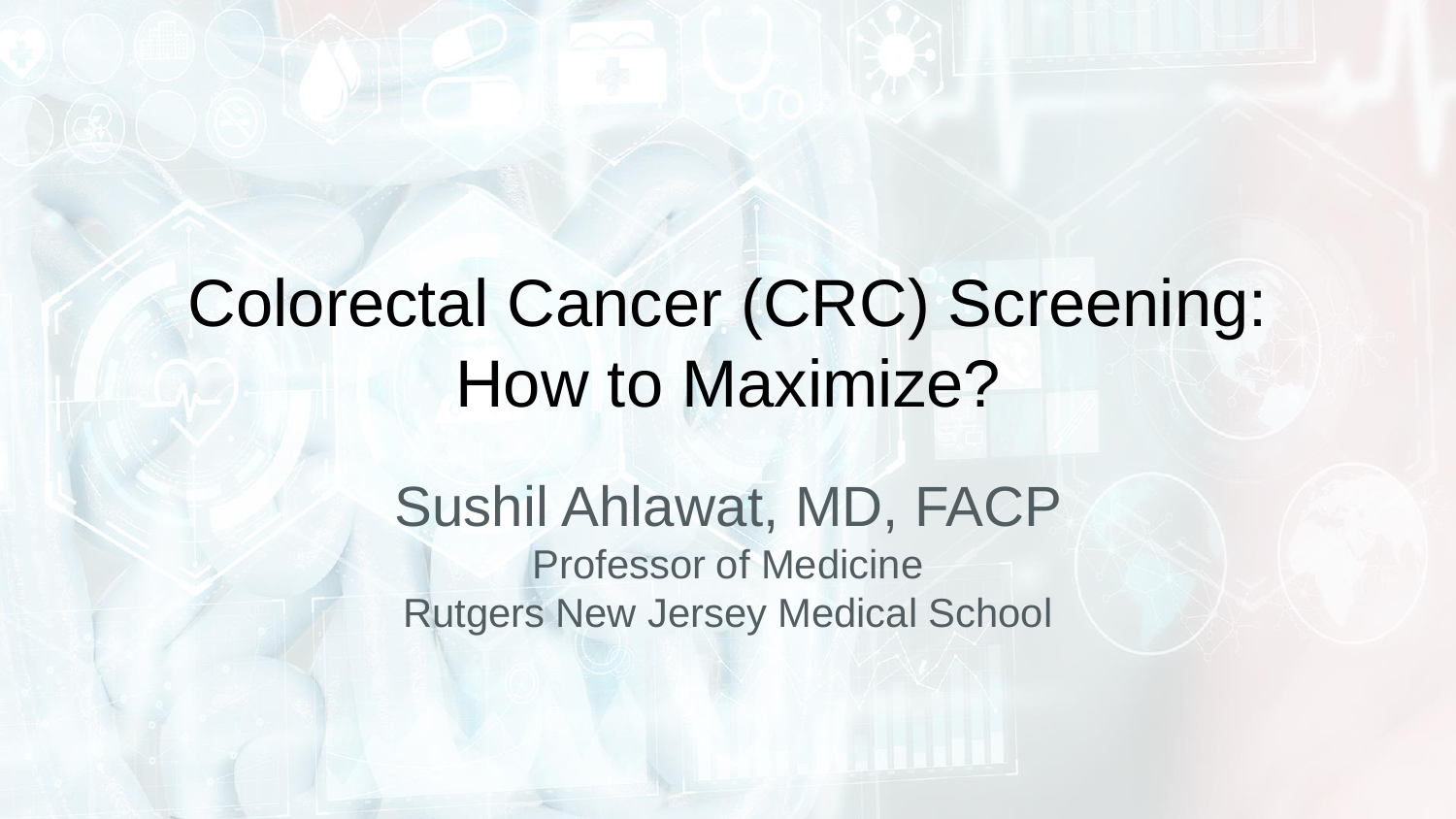

• I am a gastroenterologist and perform colonoscopy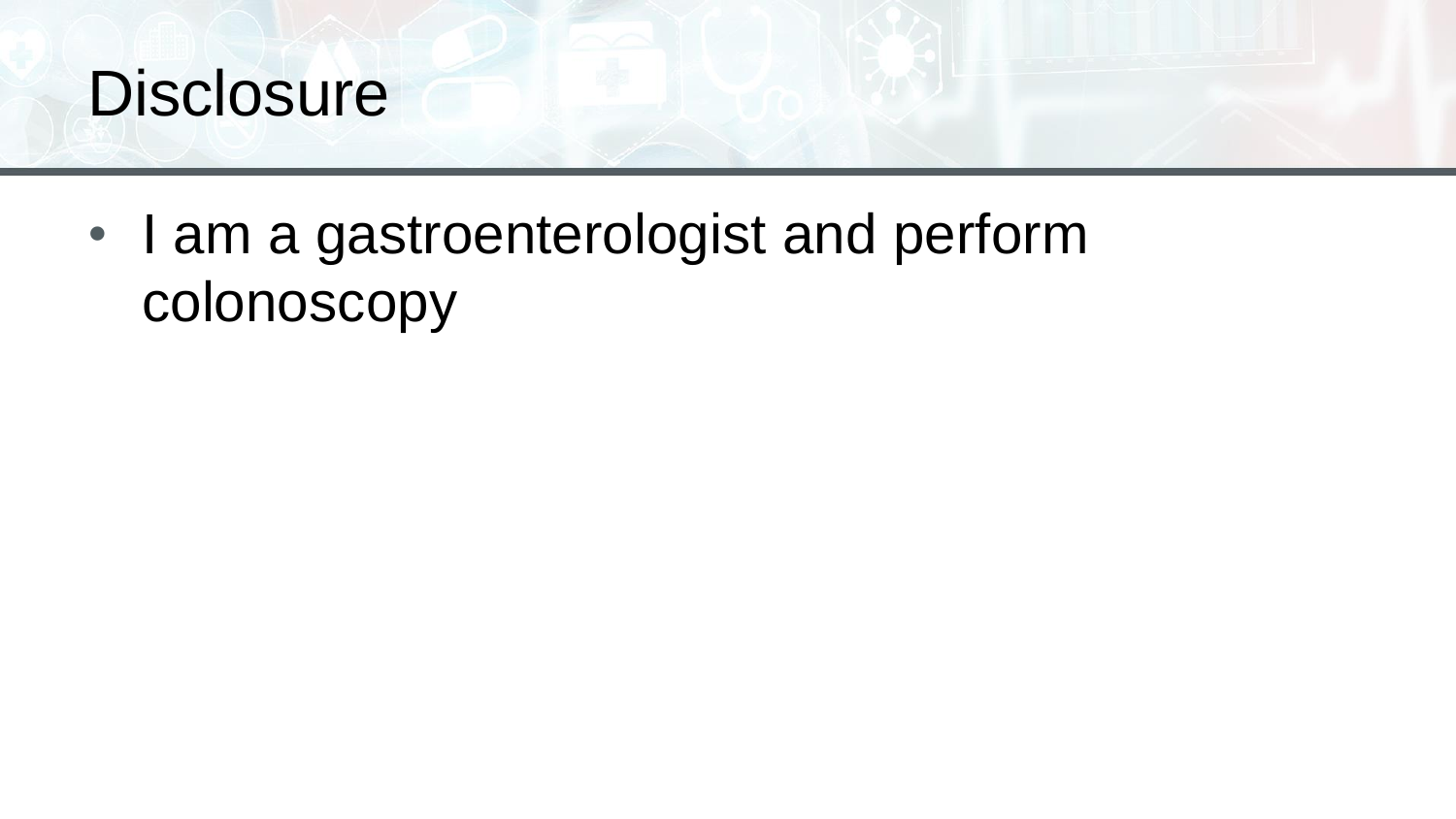#### Learning Objective

- Average Risk CRC screening
- Why and Who we screen
- CRC Screening Modalities
	- 2021 USPSTF guidelines
	- Different Modalities and Data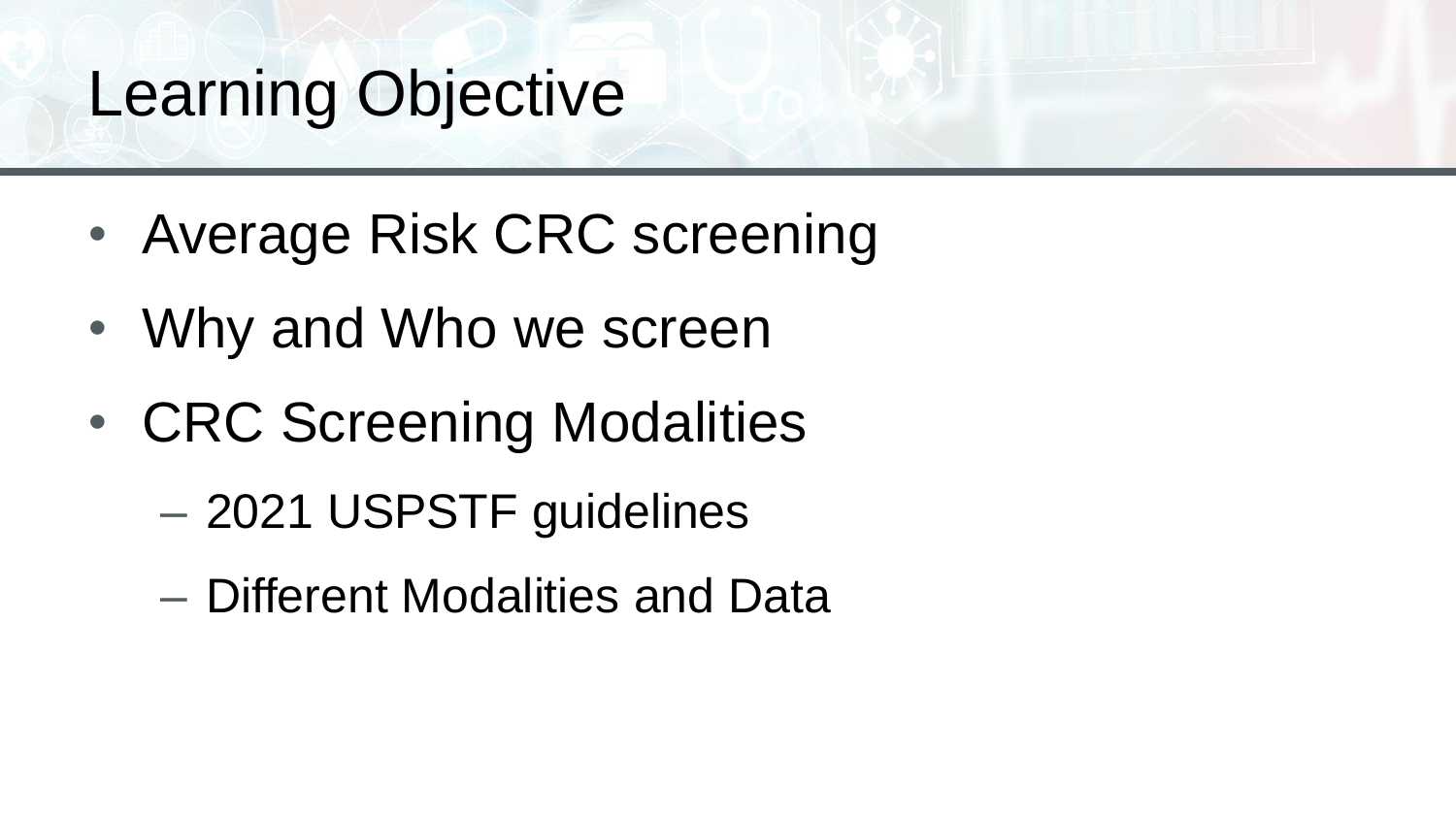# CRC: Why Screen

- Life time incidence 5%
- Majority of cases occur after age 50
- One-third of patients with CRC die from the disease
- CRC screening is cost-effective
- CRC is preventable disease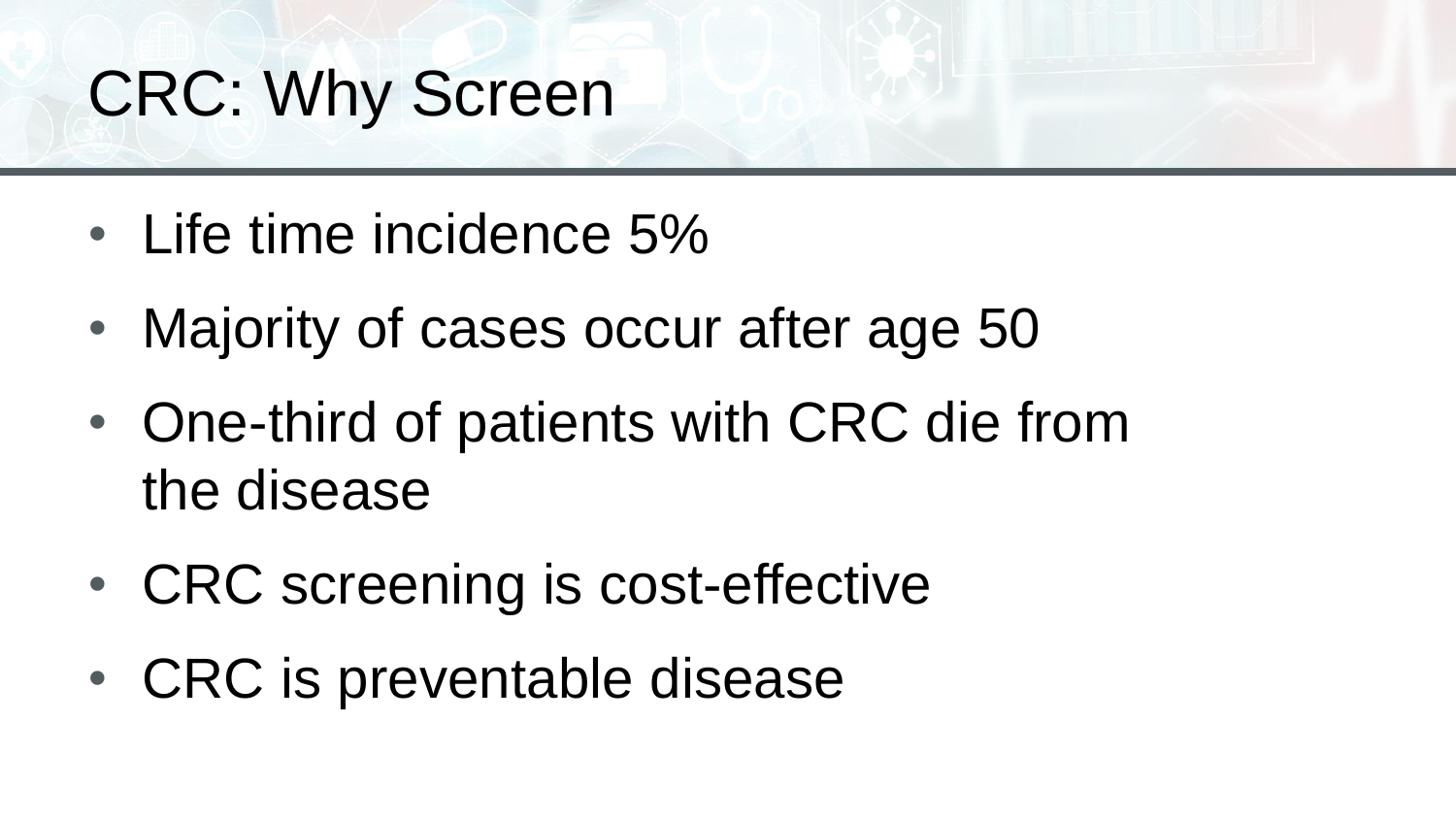### CRC Objective

- To reduce CRC incidence and mortality
	- Need tests that detect early stage (curable) cancers
	- Need tests that detect pre-cancerous lesions
	- Detection and treatment of pre-cancerous lesions
		- Adenomas are precursor of 70% of all CRC cancers
			- Adenoma carcinoma sequence takes 10 or > years
		- Sessile serrated polyps (SSP) precursor of 30% of all CRC cancers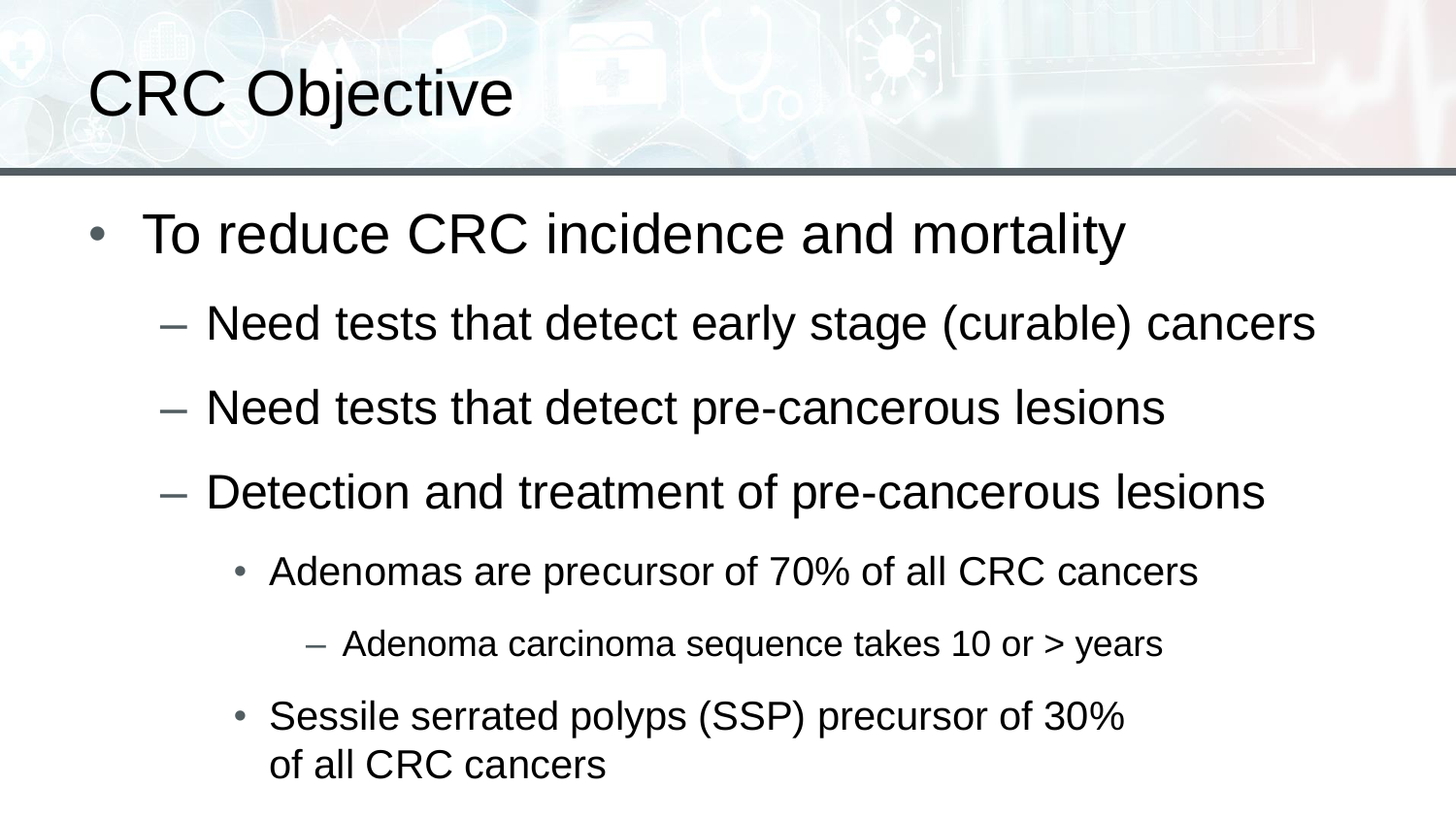#### Adenoma – Carcinoma Sequence



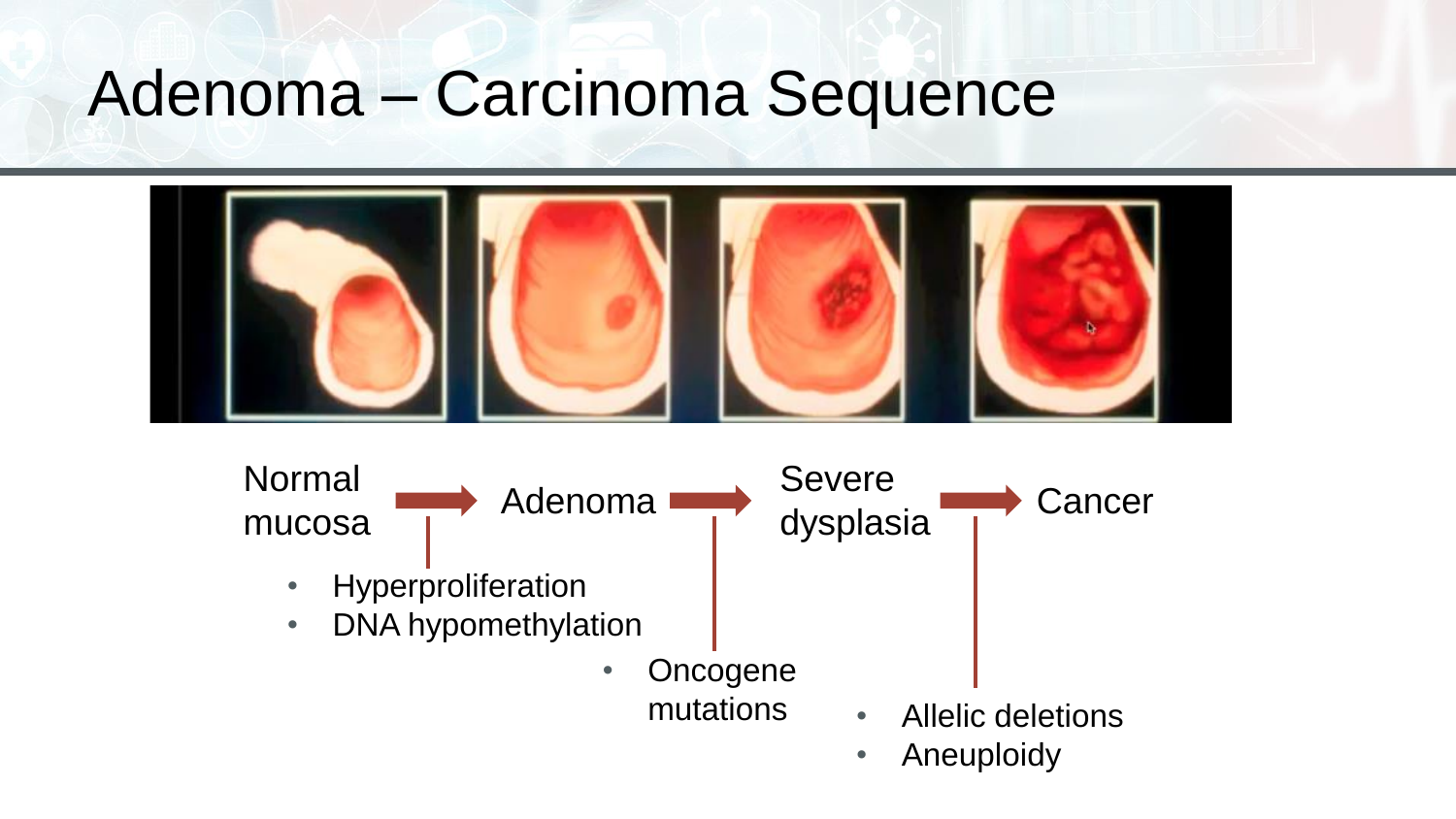#### CRC Screening: Who Is at Average Risk?

- No family or personal h/o CRC, no personal h/o colon adenoma, no IBD, no symptoms
- Age 50-75
	- 45 recommended by USPSTF, ACS, ACG, multi-society guidelines, NCCN
		- $\cdot$  45 year old CRC incidence increasing and  $=$  to 50 year old
		- Modeling shows screening effective, no real data
		- Adds 20-22 million American eligible for CRC screening
	- Stop at 75
		- Little data, based upon screening findings, patient preference and life expectancy 5-10 years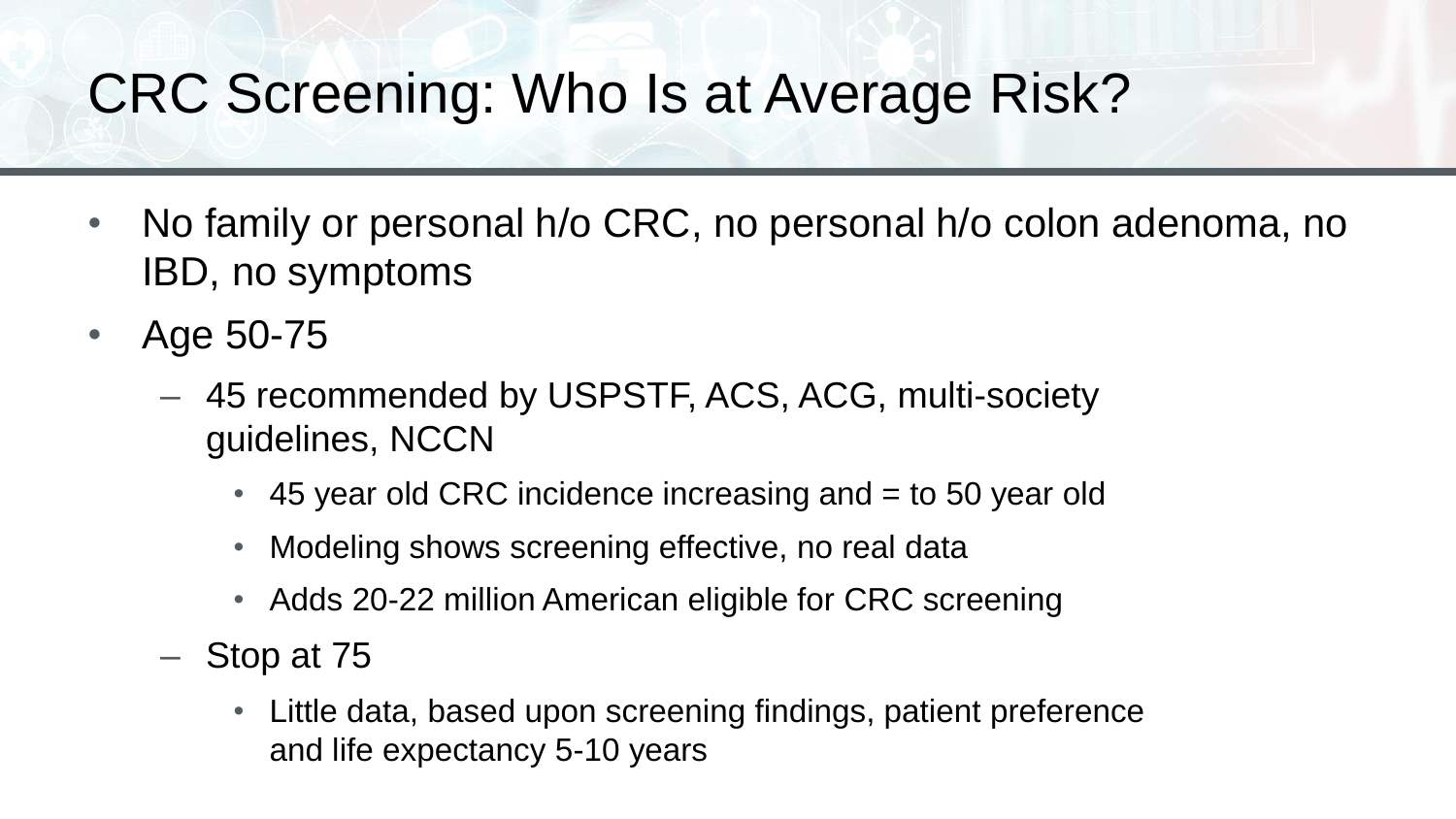

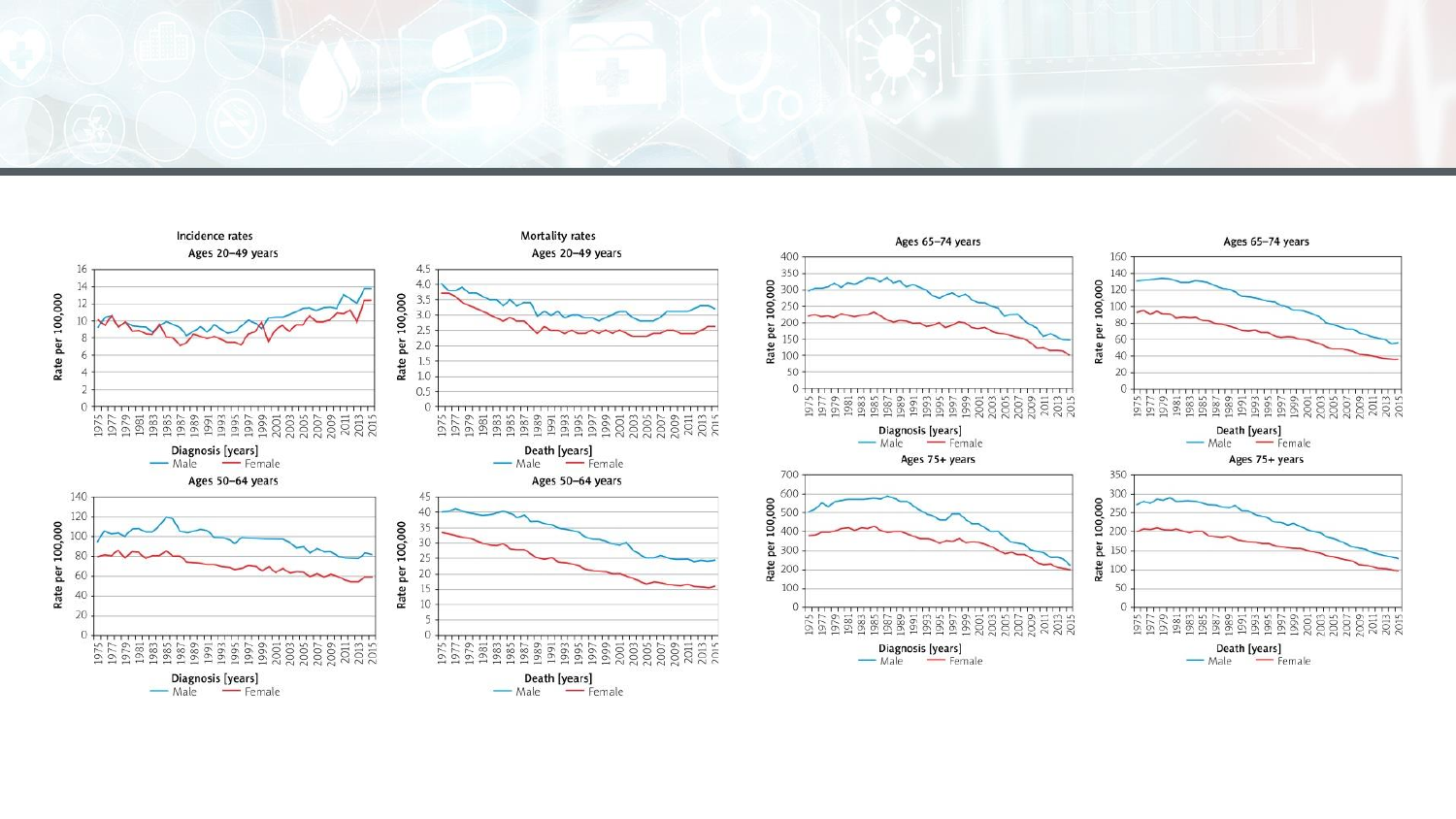#### USPSTF Recommended CRC Screening Modalities in 2021

- High-sensitivity gFOBT every year
- FIT every year
- sDNA-FIT every 1 to 3 years
- CT colonography every 5 years
- Flexible sigmoidoscopy every 5 years
- Colonoscopy every 10 years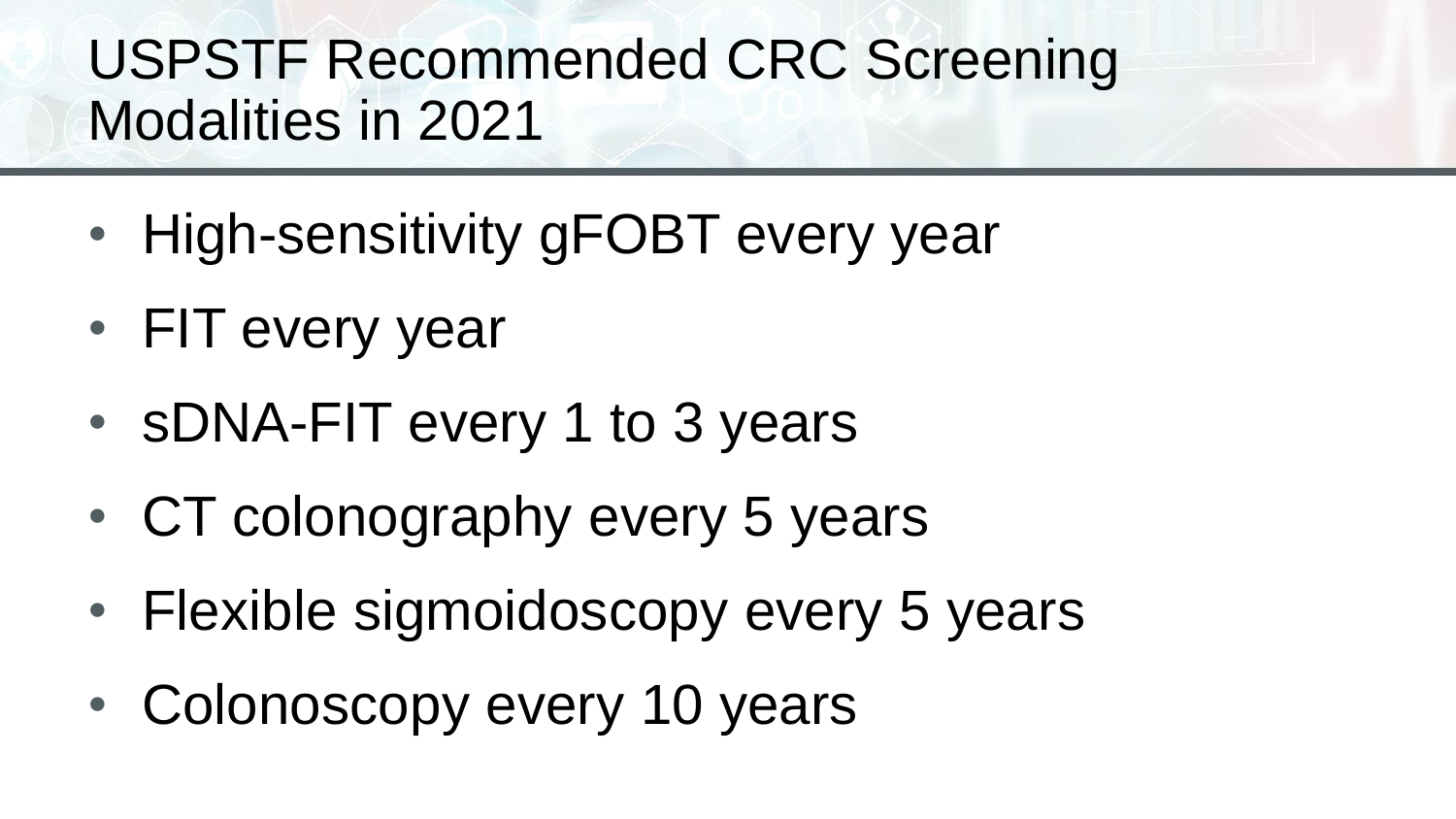#### Fecal Occult Blood Test



- Poor sensitivity for one-time test
- Requires repeat testing
- Compliance with repeat testing poor
- Costs are deceptive

Detection of Advanced Neoplasia with one-time test: 24%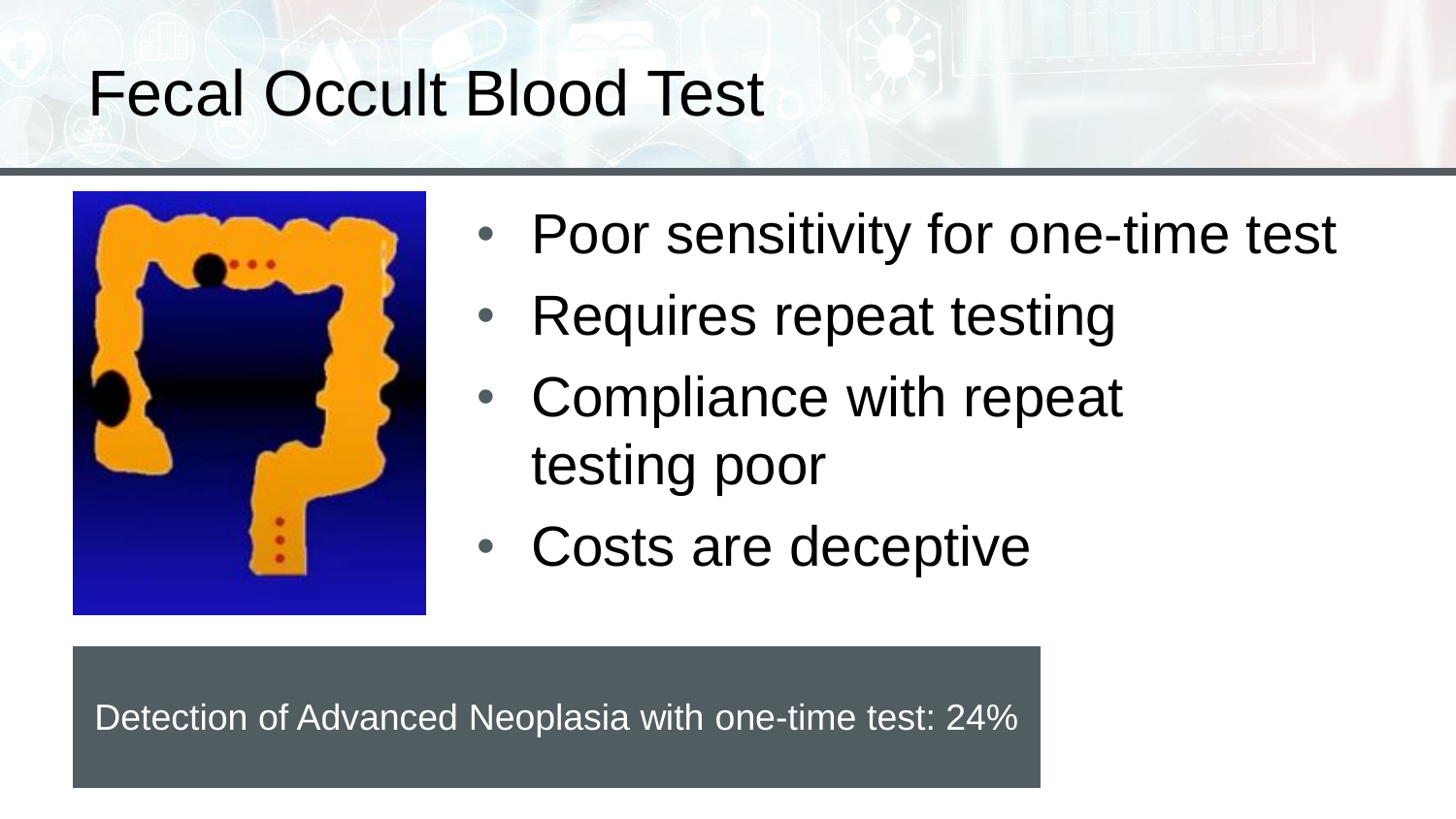### Fecal Occult Blood Test (FOBT)

- 6 RCTs of FOBT vs. no screening
	- CRC mortality reduced by 15-31%
- FOBT intimately connected to colonoscopy
	- Mortality reduced by detection or chance leading to colonoscopy
- Data old, published in 1990s, data collected in 70s/80s
- Main problem with FOBT nobody uses it
- DRE is not screening test

Lin. *JAMA.* 2016; Lang. *JAMA.* 1994; Ederer. *J Natl Cancer Inst.* 1997.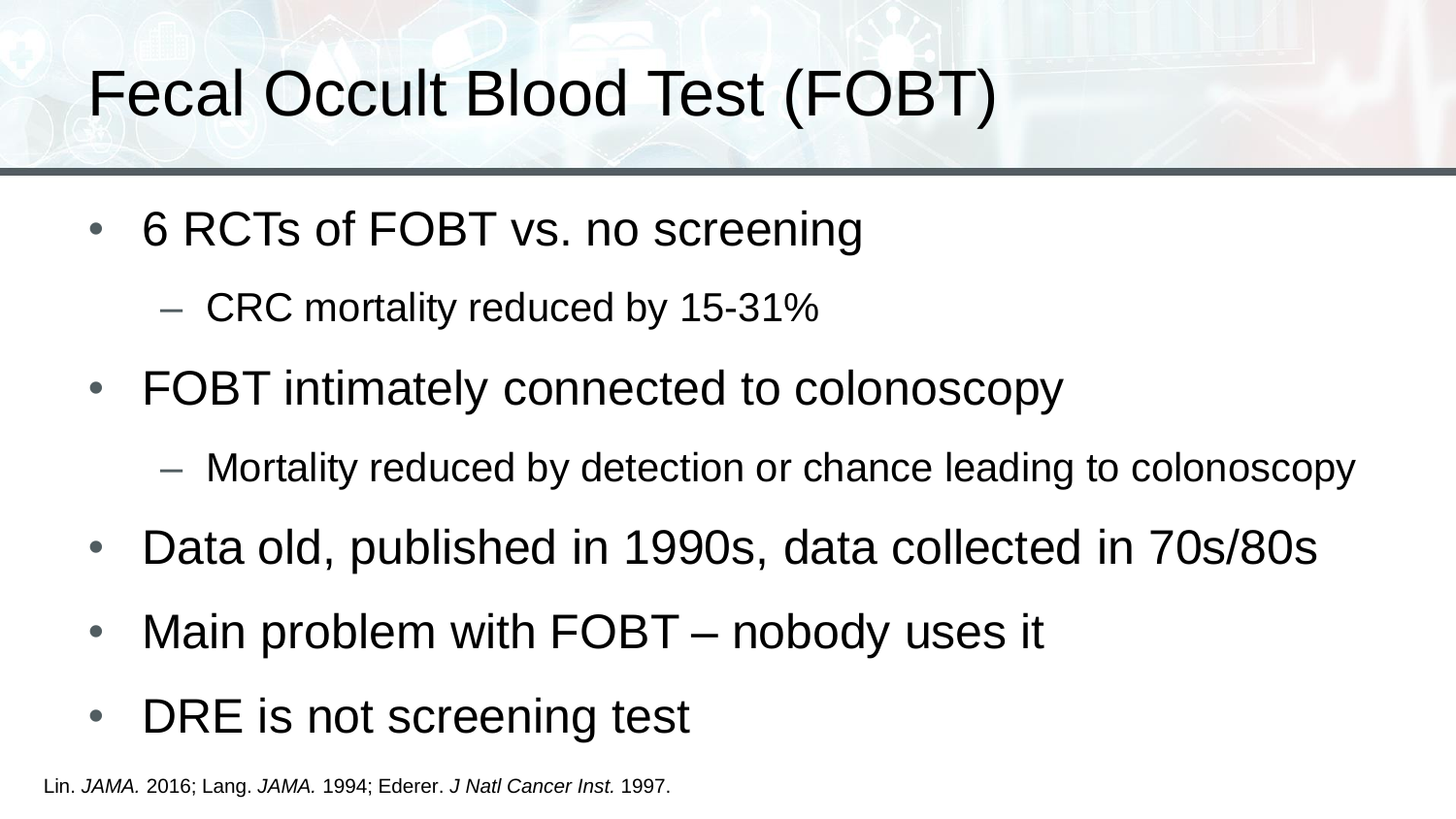#### Fecal Immunochemical Test (FIT)

- Improved detection of Hb as compared to guaic based FOBT tests
	- Immunochemical testing uses antibody to human globin
	- One time use, no dietary restriction
- FIT increased sensitivity/specificity for CRC
	- Sensitivity for CRC is 73-88 percent
	- Specificity is 91-95 percent
	- Less missed cancers, less false + than FOBT
- Sensitivity for advanced adenoma is 24 to 27 percent
- FIT better at detecting CRC than FOBT
	- Is it better in reducing mortality ? We do not know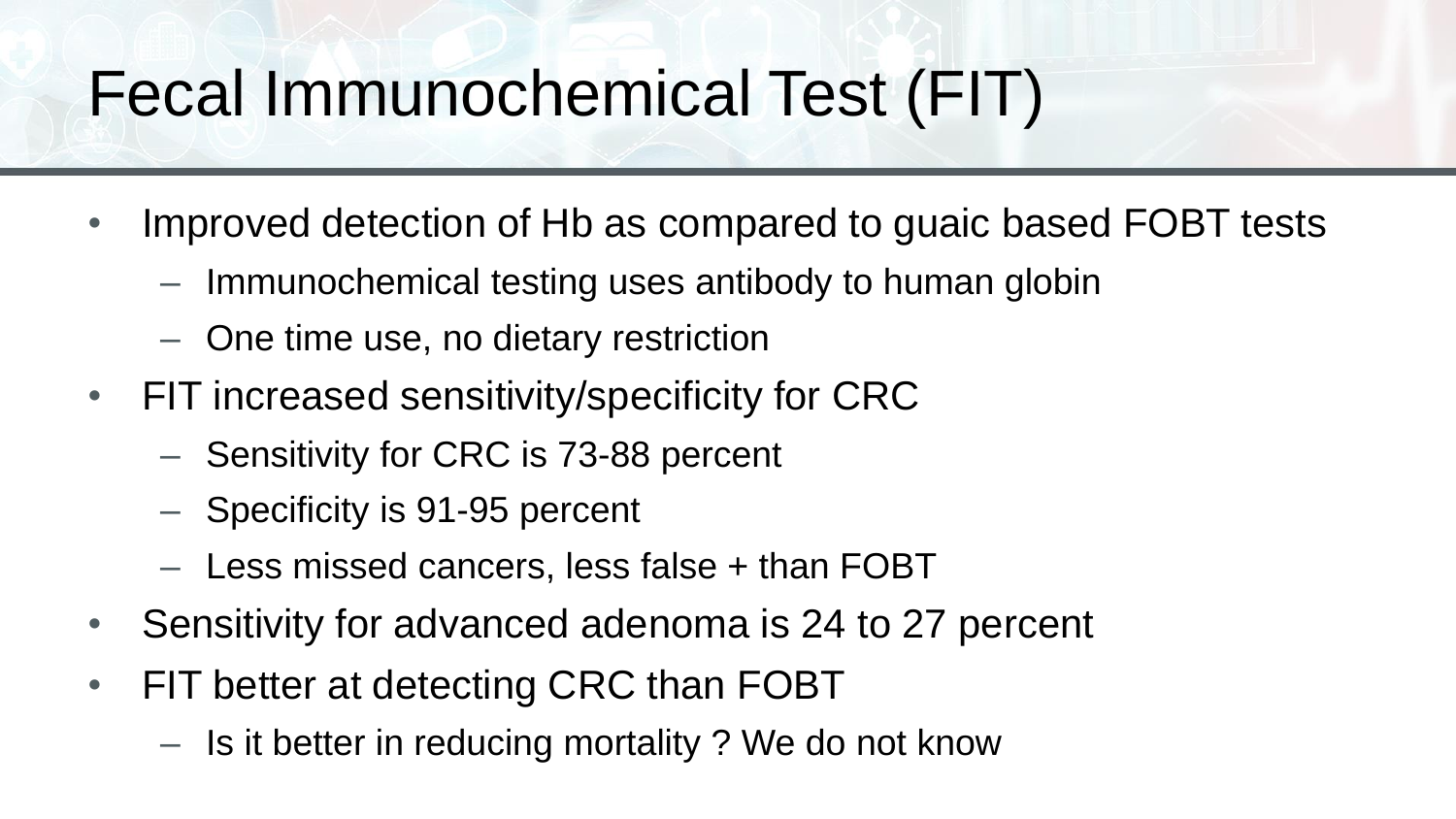#### Sigmoidoscopy



Sedated/unsedated endoscopic test with prep that examines one-third of the colon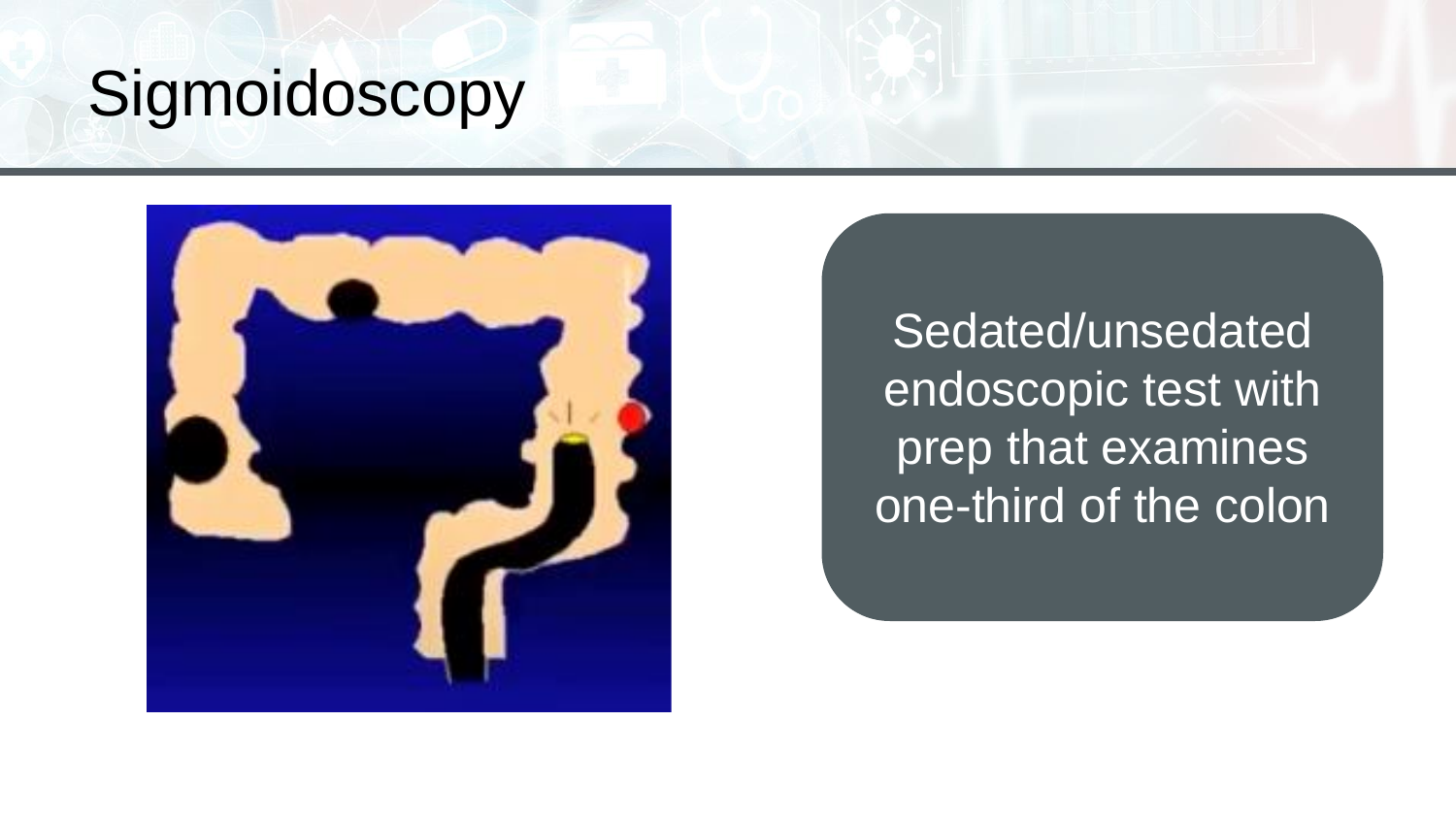### Flexible Sigmoidoscopy

- 5 RCT show sigmoidoscopy reduces overall CRC incidence and mortality 23-38 % vs. no screen
- Every + requires colonoscopy
- Problems of sigmoidoscopy
	- 52% of pts with proximal advanced adenoma missed with sigmoidoscopy
	- Sigmoidoscopy poor in women missing 65% of advanced polyps as opposed to a colonoscopy
	- Almost no one in US is using sigmoidoscopy as a screening modality

Schoenfeld. *NEJM.* 2005.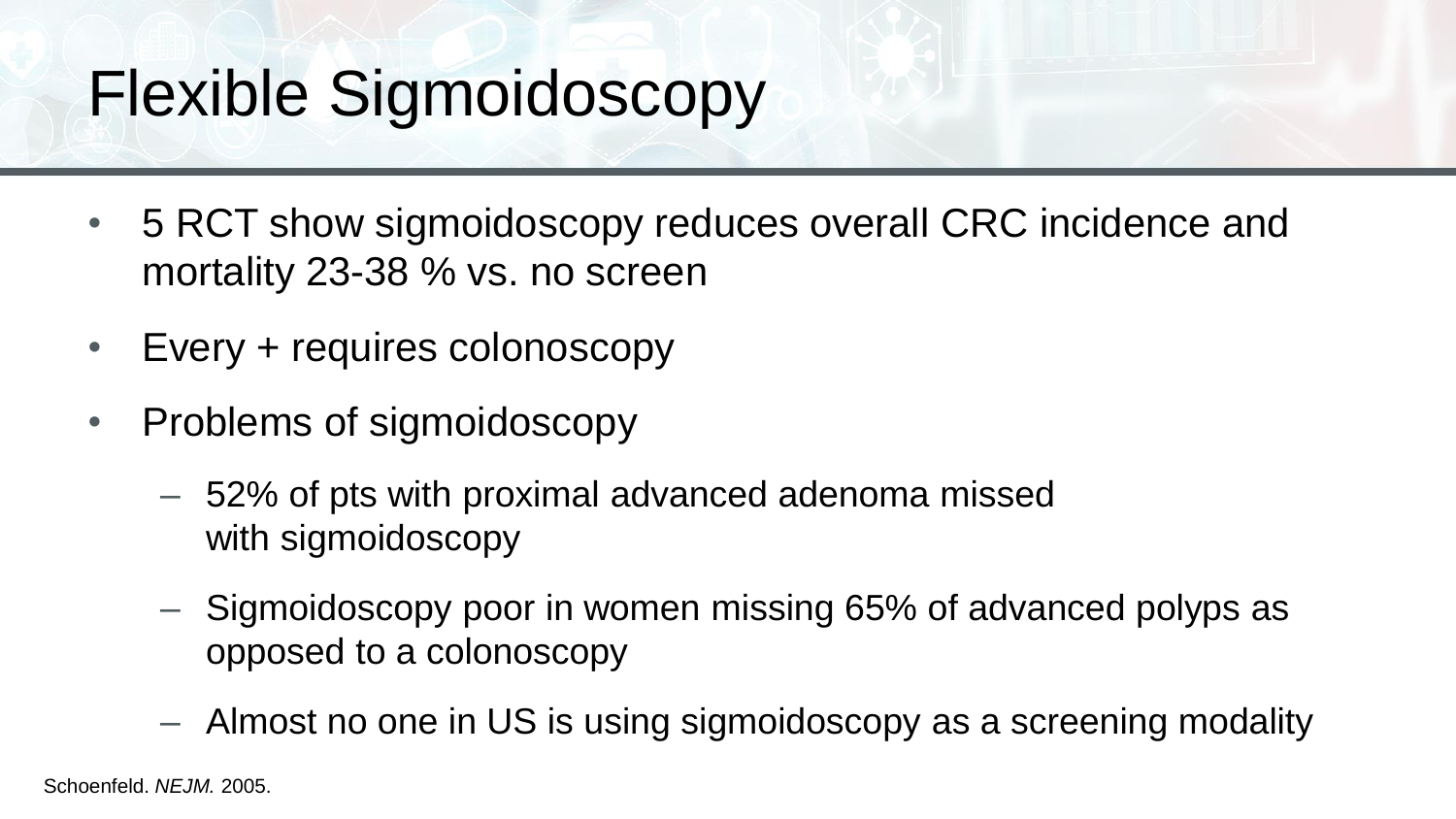#### Fecal DNA Analysis

- Adenoma and carcinoma cells contain altered DNA that are shed continuously in stool
- Multi-target DNA stool assay
- Requires entire stool specimen (must be mailed)
- Multi-target stool DNA testing for CRC screening
	- Latest assay (Kras+DNA methylation+FIT)
	- 10,000 average risk screening patients randomized to stool DNA vs FIT
	- All patients then received colonoscopy as gold standard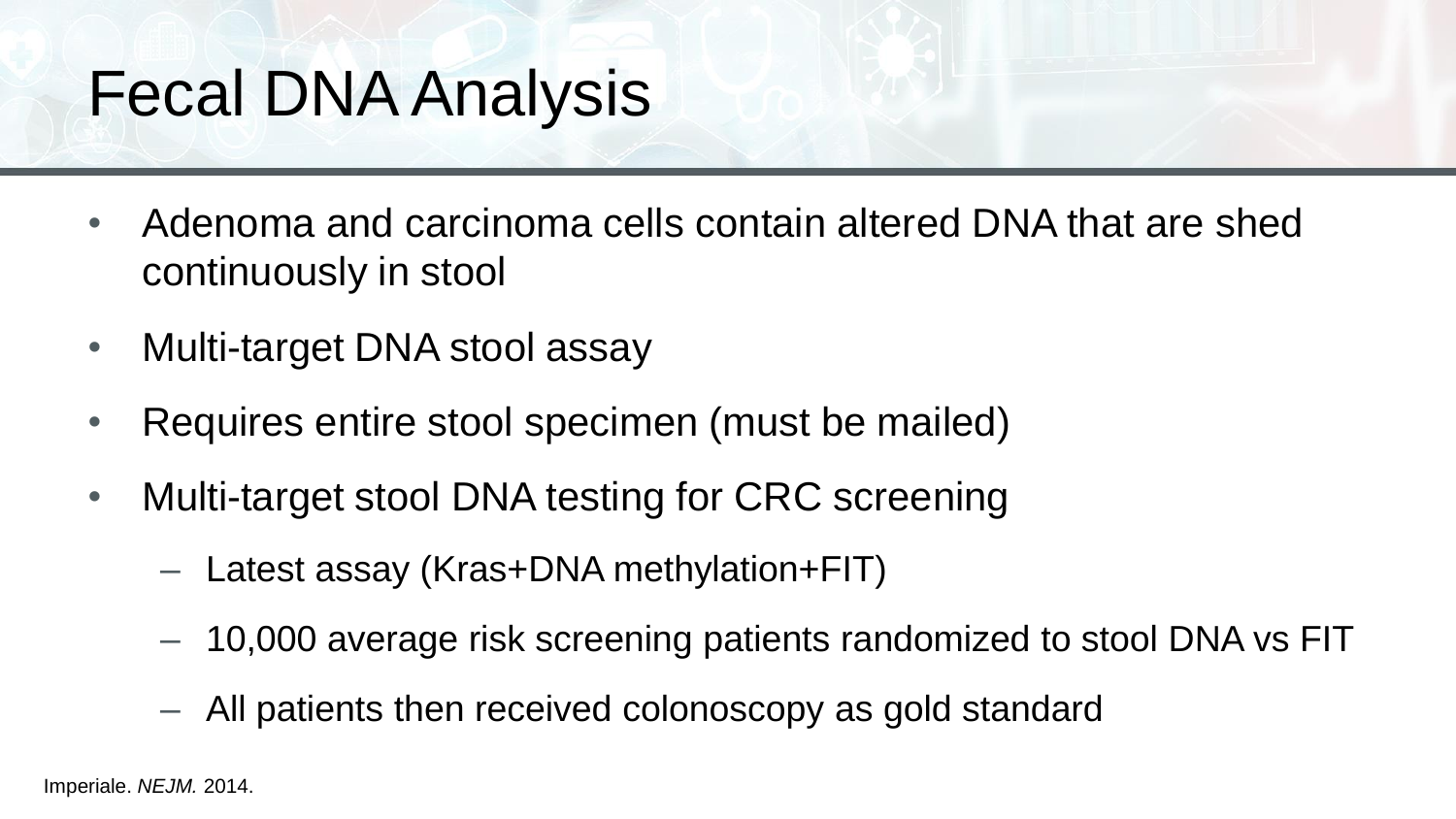### Sensitivity of Stool DNA vs. FIT

#### Sensitivity of Stool DNA vs. FIT

| <b>Lesion</b>               | FIT.  | <b>Stool DNA</b> | Colonoscopy | P - value   |
|-----------------------------|-------|------------------|-------------|-------------|
| Cancer                      | 73.8% | 92.3%            | 100%        | $P = 0.002$ |
| Advanced<br>Adenoma         | 23.8% | 42.4%            | 100%        | P < .001    |
| <b>HGD polyp</b>            | 46.2% | 69.2%            | 100%        | $P = 0.004$ |
| Sessile serrated<br>adenoma | 5.1%  | 42.4%            | 100%        | P < .001    |
| $Sub - cm$<br>adenoma       | 7.6%  | 17.2%            | 100%        | P < .001    |

Stool DNA. *NEJM.* 2014.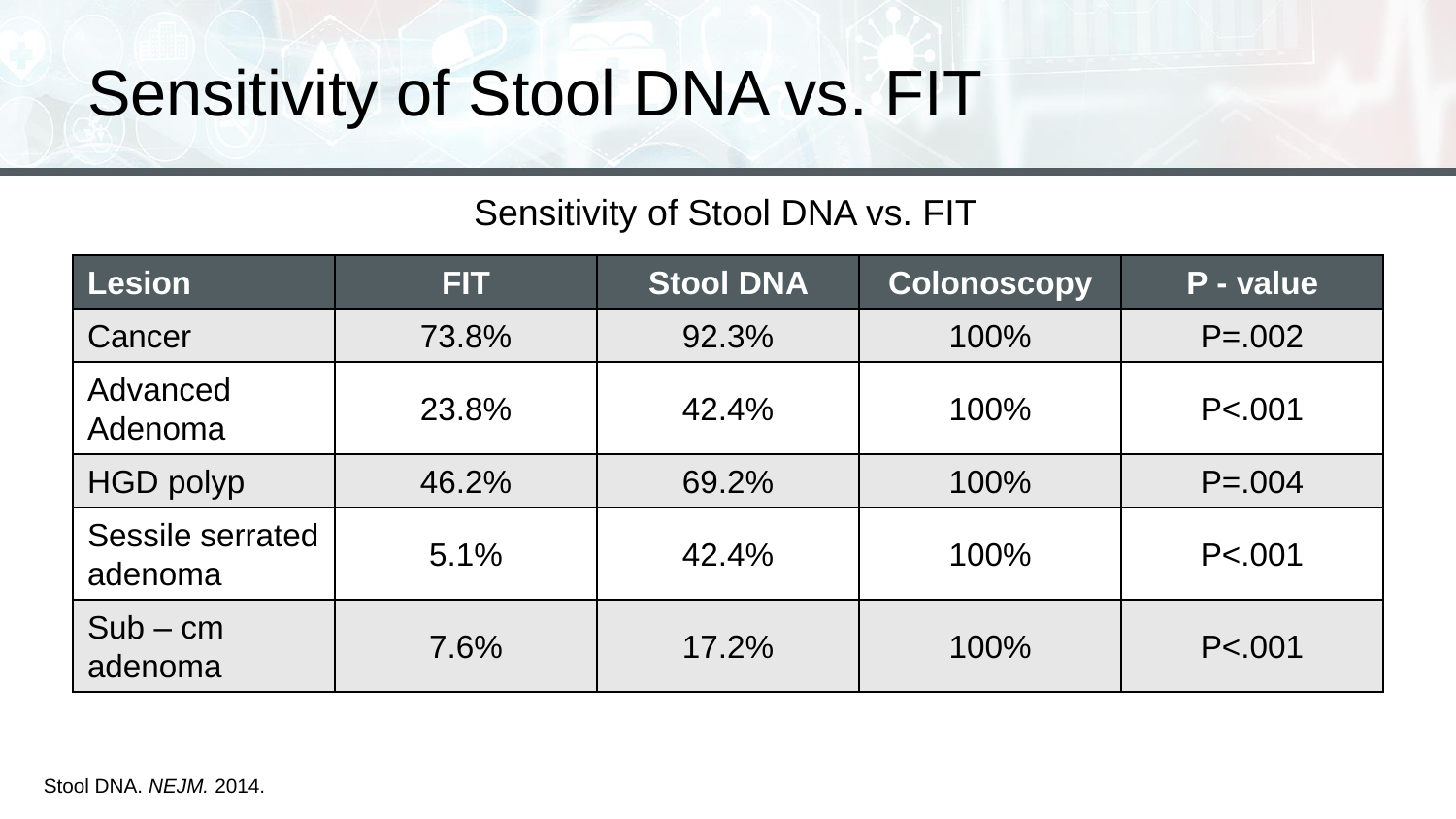#### Positive Stool DNA Results: 16% of All Tests

- Advanced adenoma 19.9 percent
- False positive 76.4%
- Colorectal cancer 3.7%
- Insufficient evidence on the appropriate FU of positive findings on a negative colonoscopy
	- May lead to overly intense surveillance due to concerns over the DNA component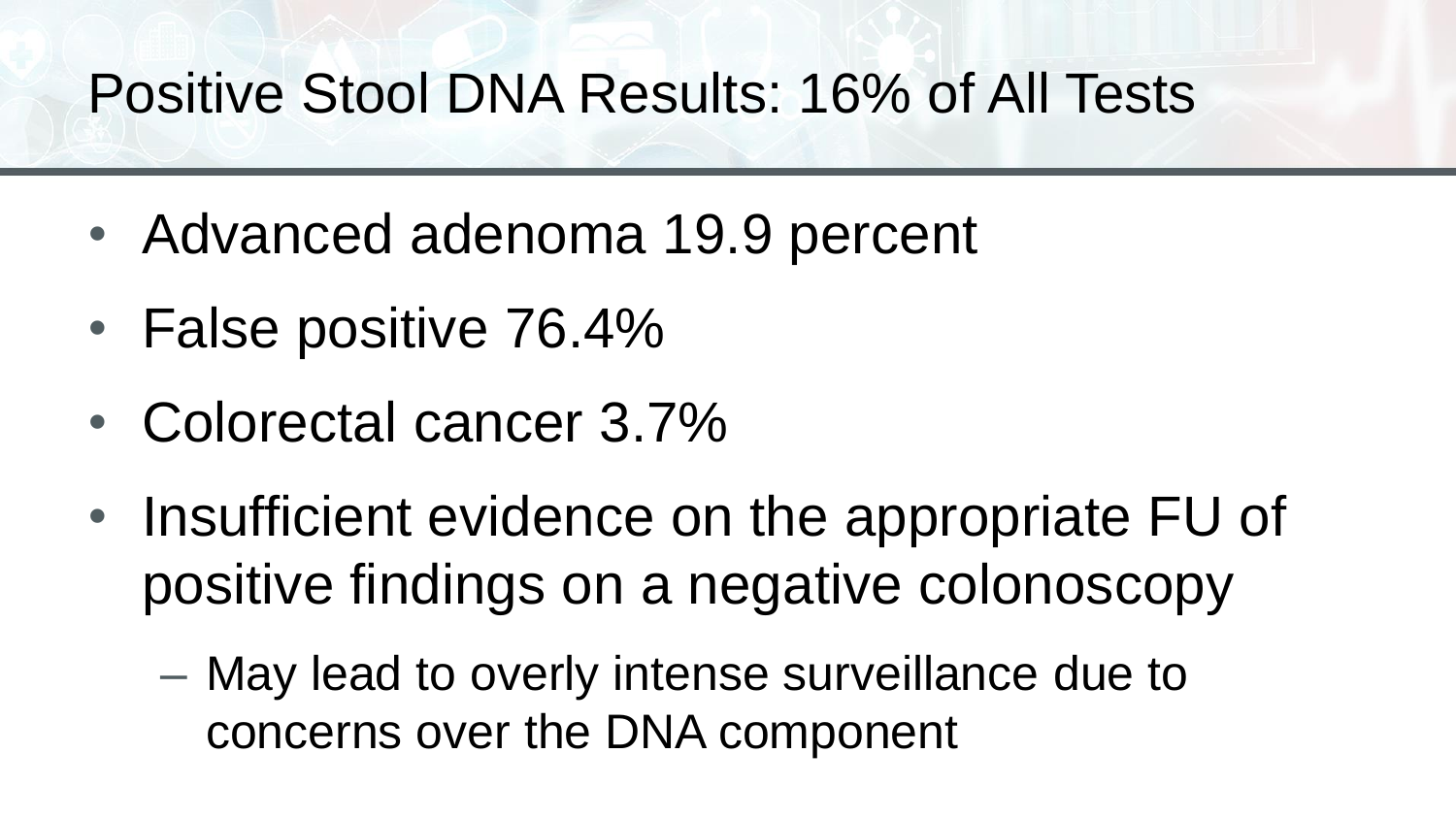# Multi-Targeted Stool DNA (FIT-DNA)

- Approved by FDA and CMS in 2014
- Advantages
	- Non invasive, no bowel prep needed
	- Home based
	- Significantly better test than FIT
- Disadvantages
	- A cancer detection test, NOT a prevention test
	- Limited advanced adenoma detection
	- No ability to detect subcm adenoma
	- Cost/insurance cover subsequent colonoscopy?
	- Not a therapeutic test, need colonoscopy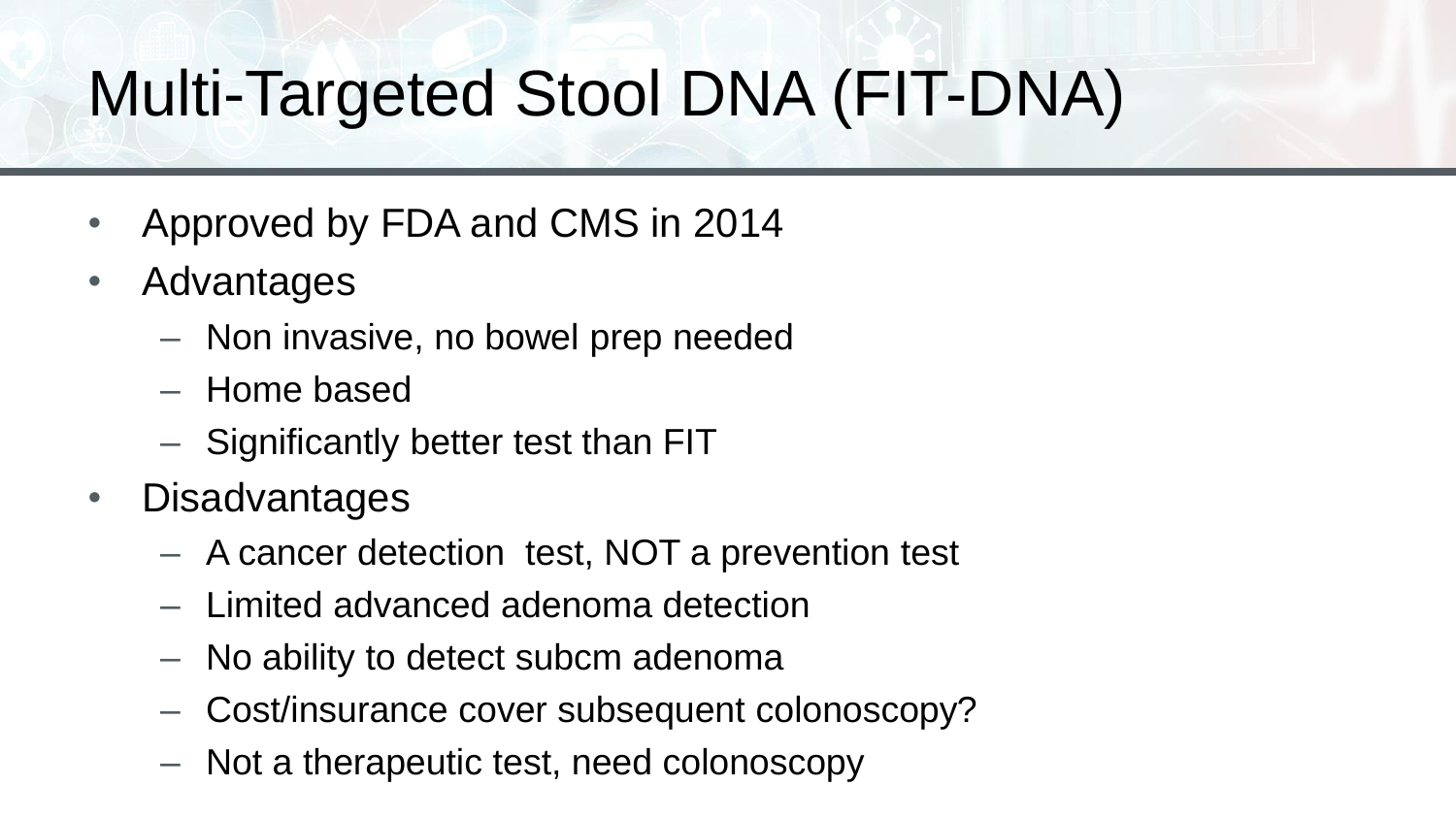## CT Colonography/Virtual Colonoscopy

- CT procedure that uses helical, multiple thin section images along with a specialized computer programming to provide 3-D and 2-D images of the colon
- REQUIRE bowel prep
- Diagnostic NOT therapeutic test
- Covered for screening by some insurers
- Not covered for screening by medicare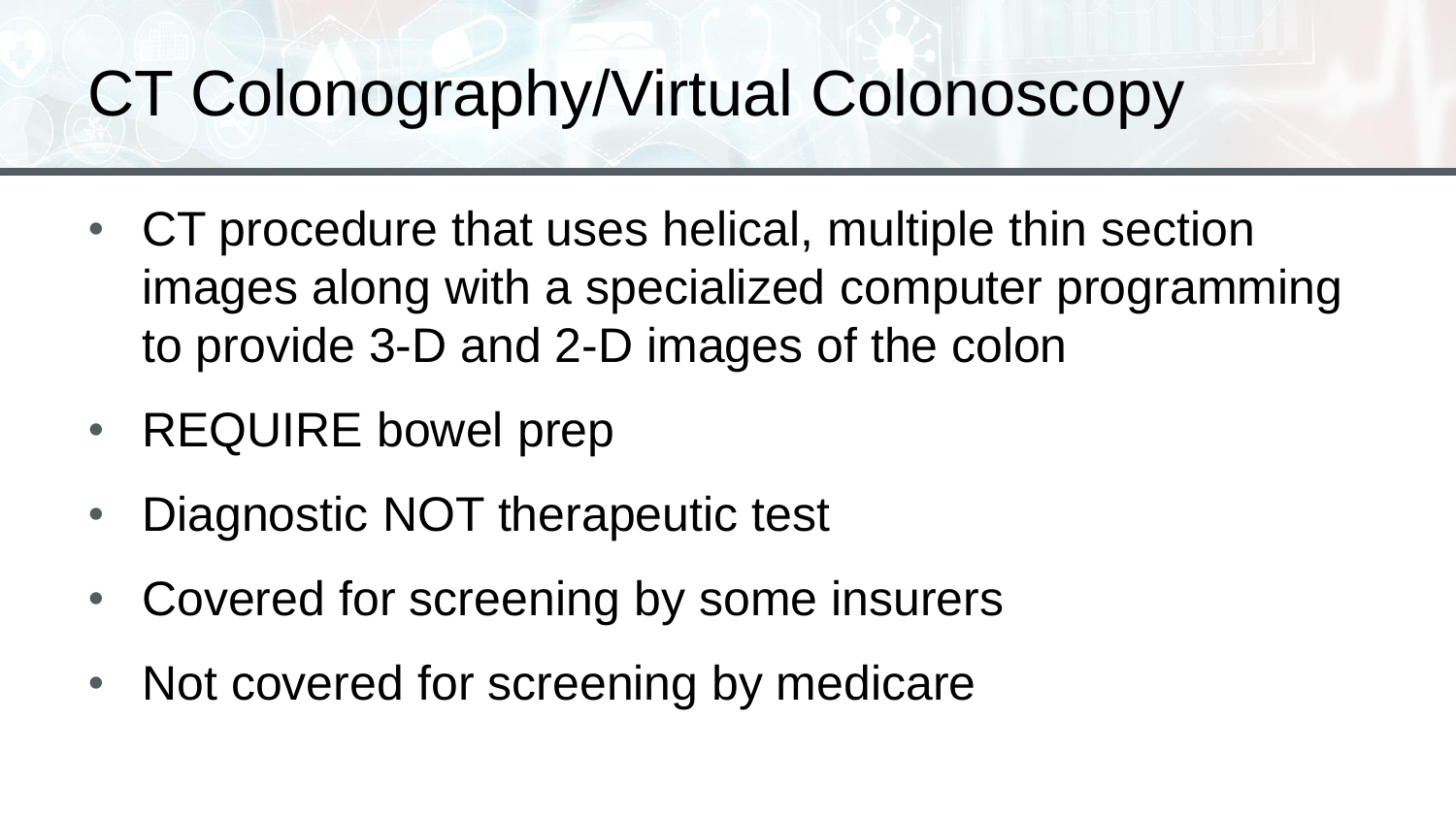#### National CT Colonography Trial

- 2351 patients in 15 centers compared to colonoscopy
	- 84% per polyp sensitivity for advanced adenoma
	- 70% per polyp sensitivity for adenoma 6 mm or >
- USPSTF 67-94% sensitivity of adenomas 10 mm or >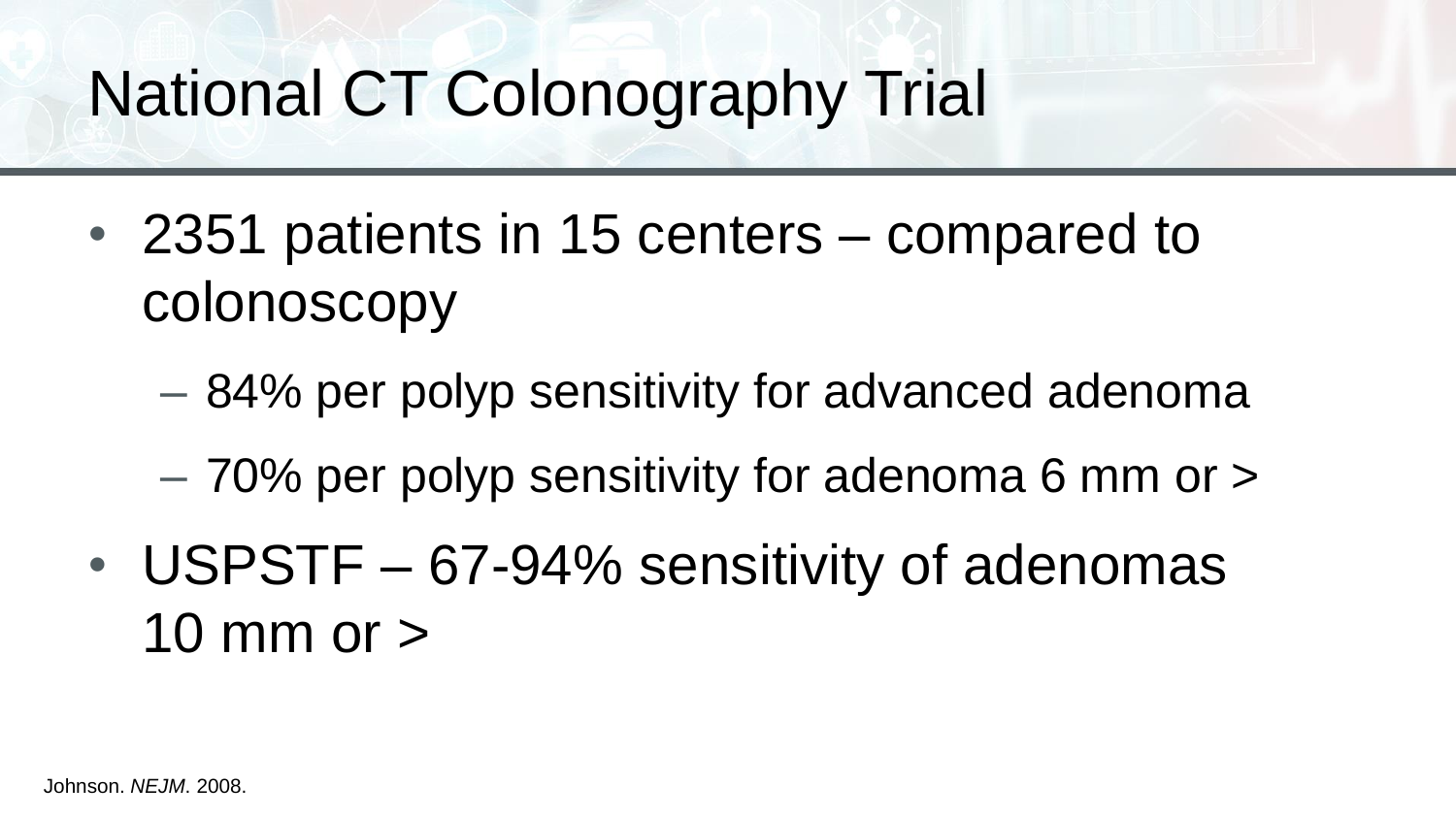

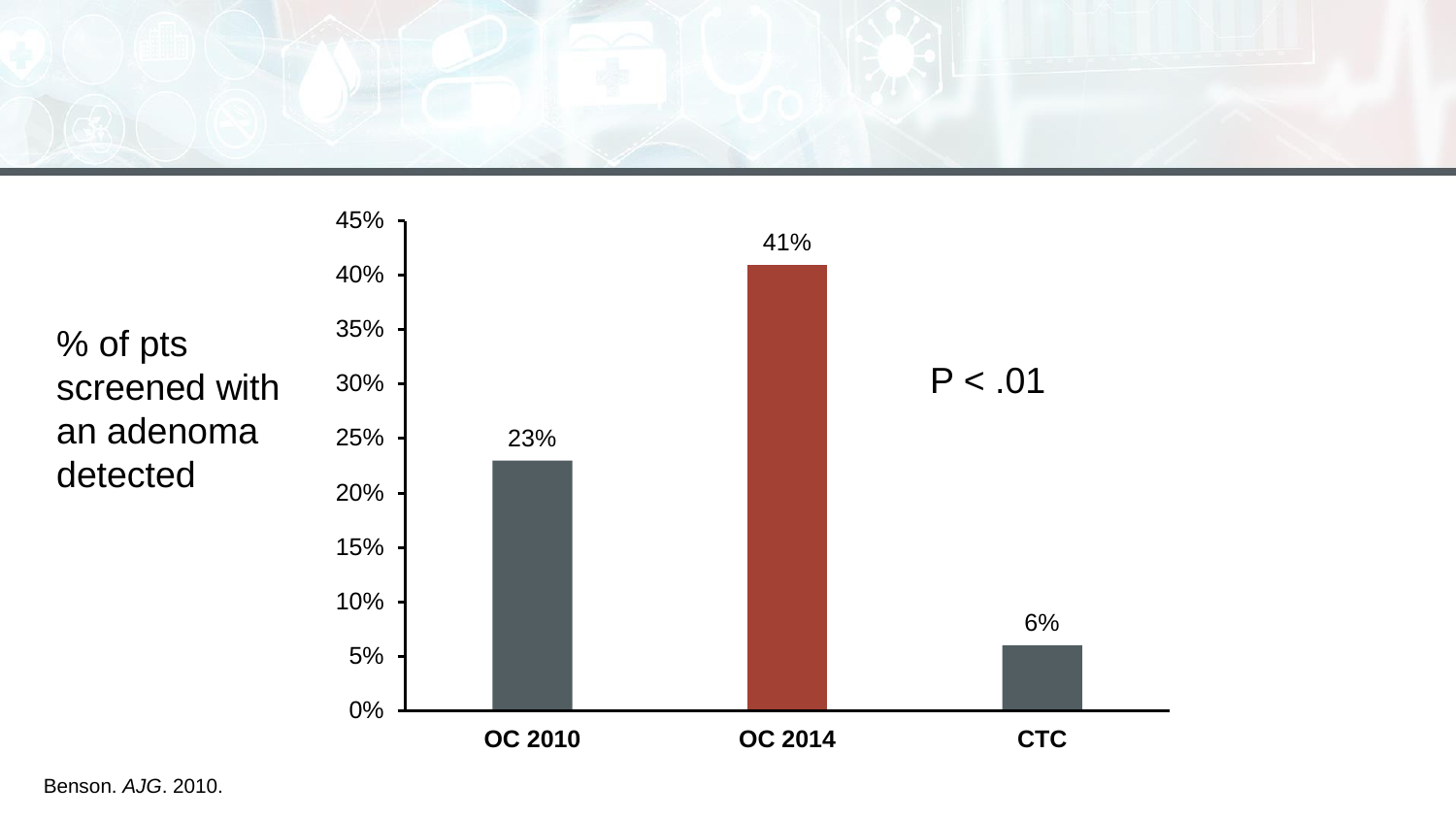#### CT Colonography: Extra-Colonic Findings

- $\cdot$  40-70%
- Additional work-up in 5-37%
- Significant diagnoses in 2-3%
- Unsuspected cancer in 1:300 adults
- Other screening possibilities:
	- AAA
	- **Osteoporosis**
	- Liver disease (steatosis, hemochromatosis), etc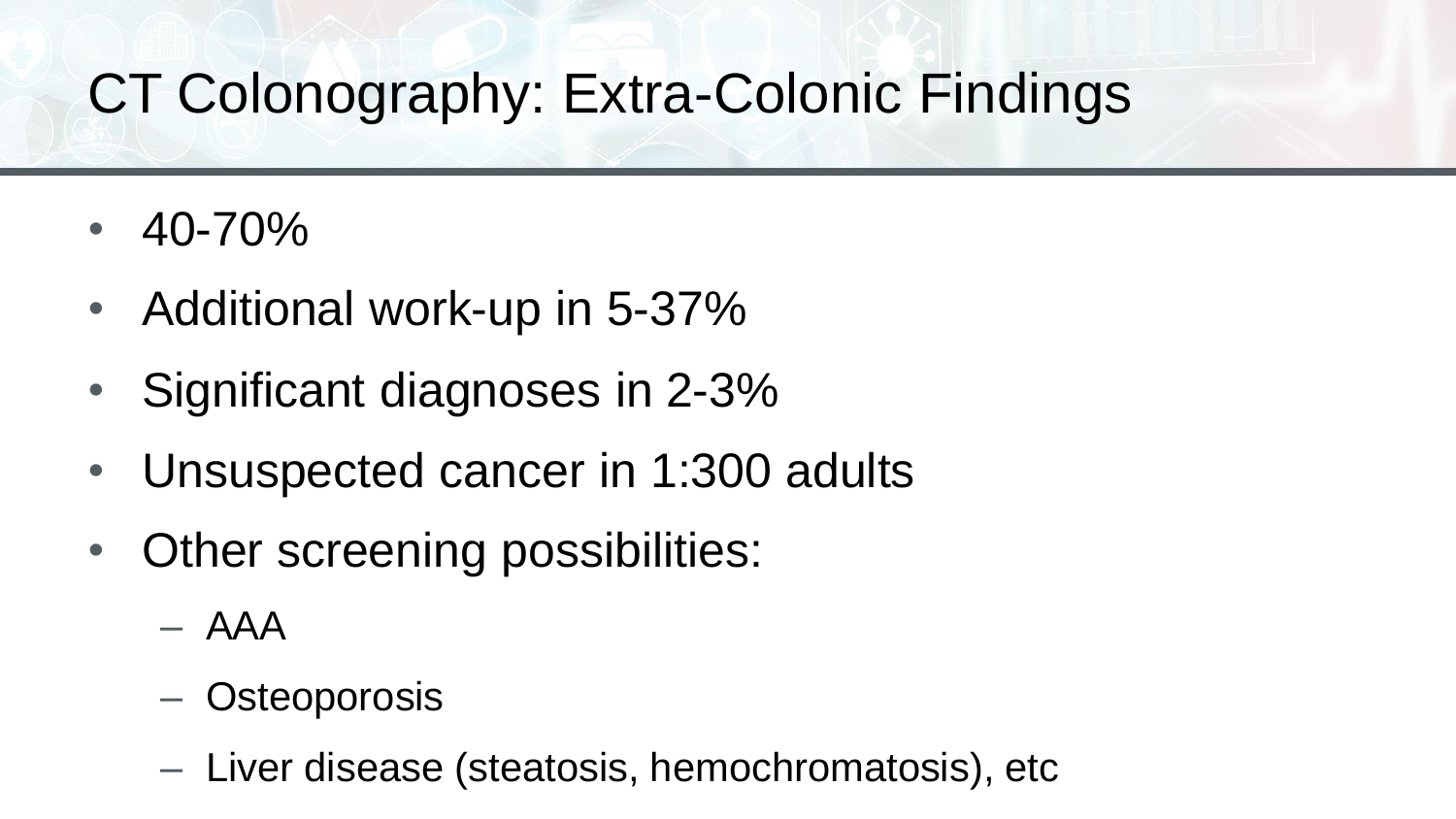#### CT Colonography or Virtual Colonoscopy

- Advantages
	- CRC prevention test
	- Closest test to colonoscopy for polyp detection
	- Minimally invasive: no sedation needed
	- Extra-colonic findings
- Disadvantages
	- NOT a therapeutic test, need colonoscopy
	- Need bowel prep
	- Extrac-olonic findings
	- Radiation ?, sessile serrated polyps?
	- Has not gained popularity in US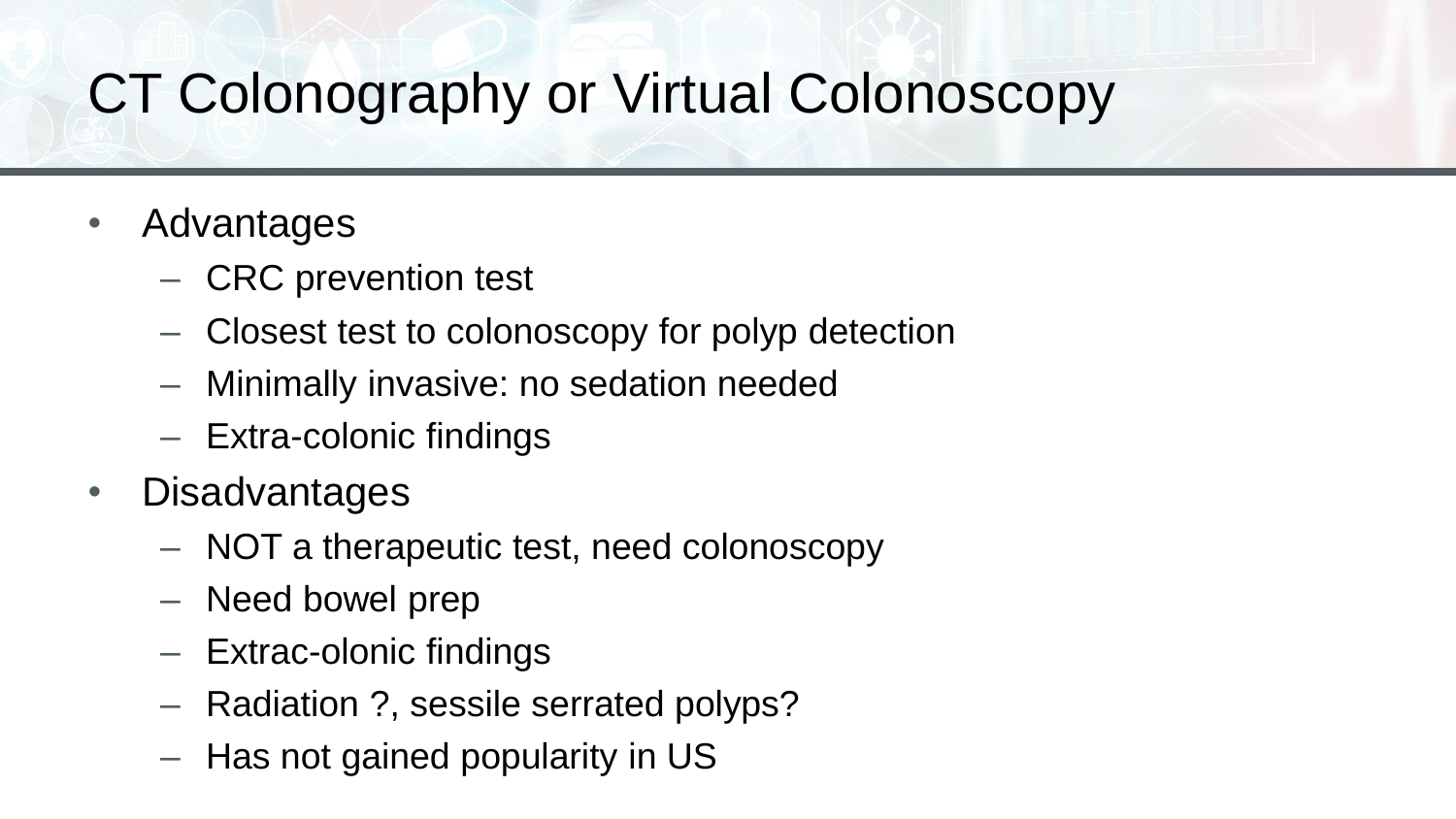### Colonoscopy and CRC Screening

- Advantages
	- Highest sensitivity for cancer and all pre-cancerous lesions
	- Single session for diagnosis and treatment
	- Long interval (10 yr) between exam
- Disadvantages
	- Require bowel prep
	- Complications
		- Perforation .5 per 1000
		- Bleeding 2.6 per 1000
	- Sedation, off from work, transportation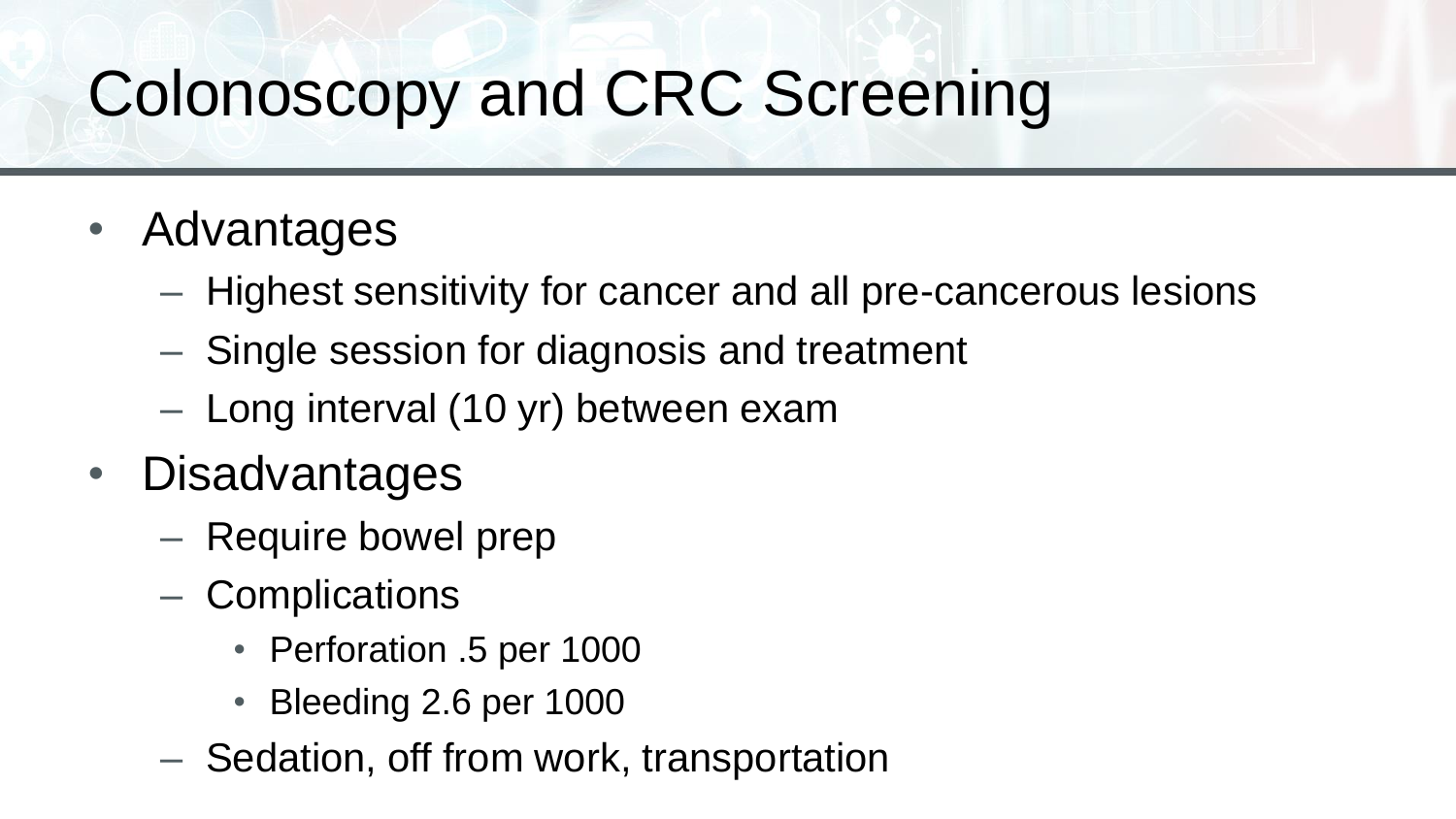# Why Colonoscopy Screening Works

• Cohort study of populations who did and didn't have polyps removed

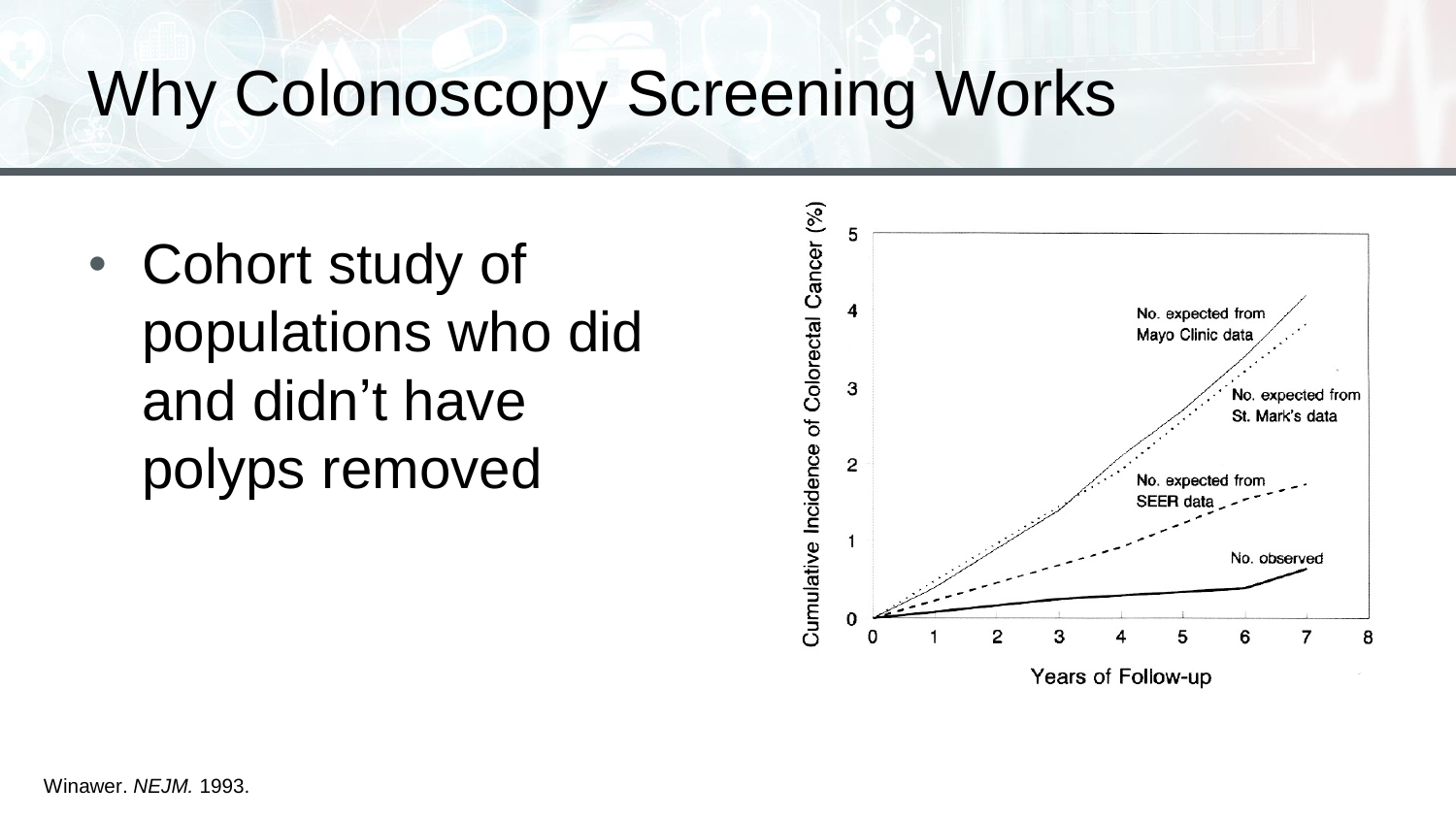### Colonoscopy Screening and Mortality

- 9 case control or cohort studies show colonoscopy decreases CRC mortality
	- 40-80% reduction in CRC incidence and mortality
- Case control solely in screening patients
	- 67% reduction in CRC cancer mortality
- Long-term CRC incidence and mortality after lower endoscopy
	- Multi hazard ratio for CRC incidence 0.44
	- Hazard ratio of 0.32 for CRC mortality
- Colonoscopy polypectomy and long-term prevention of CRC deaths
	- 2600 patients followed for 15 years
	- 53% reduction in CRC mortality with colonoscopic polypectomy

Doubeni. *Gut.* 2014; Nishihara. *NEJM.* 2014; Zauber. *NEJM.* 2012.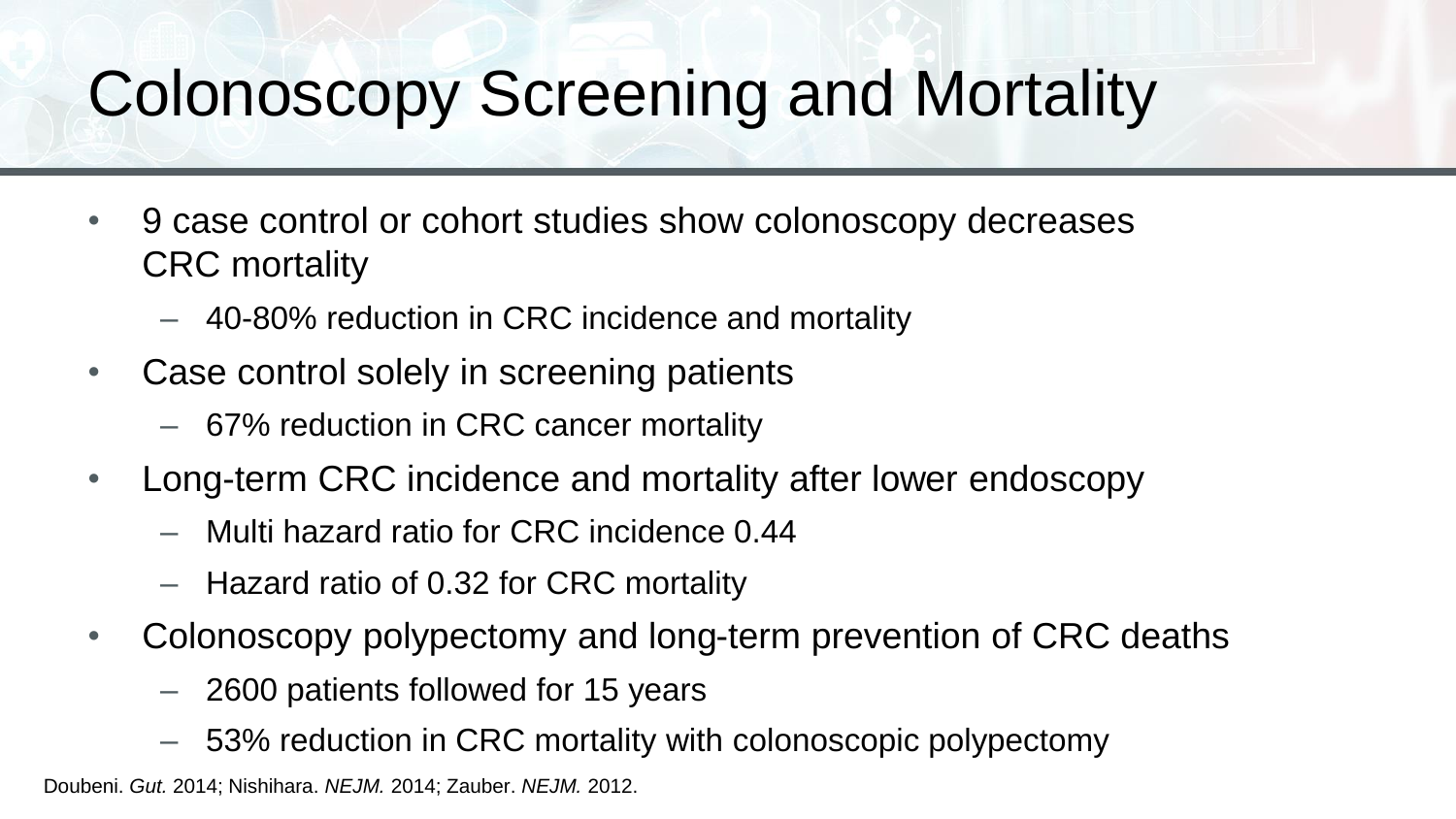#### Colonoscopy Screening and Mortality

- Adenoma detection rate (ADR) and risk of CRC and death
- 315,000 patients undergoing colonoscopy
- Endoscopist with high vs. lower ADR
	- 5 ADR quintiles from 16.6%
		- Lower CRC incidence: HR 0.52
		- Lower CRC mortality HR 0.38
		- Each 1% increase in ADR, 3% decrease in CRC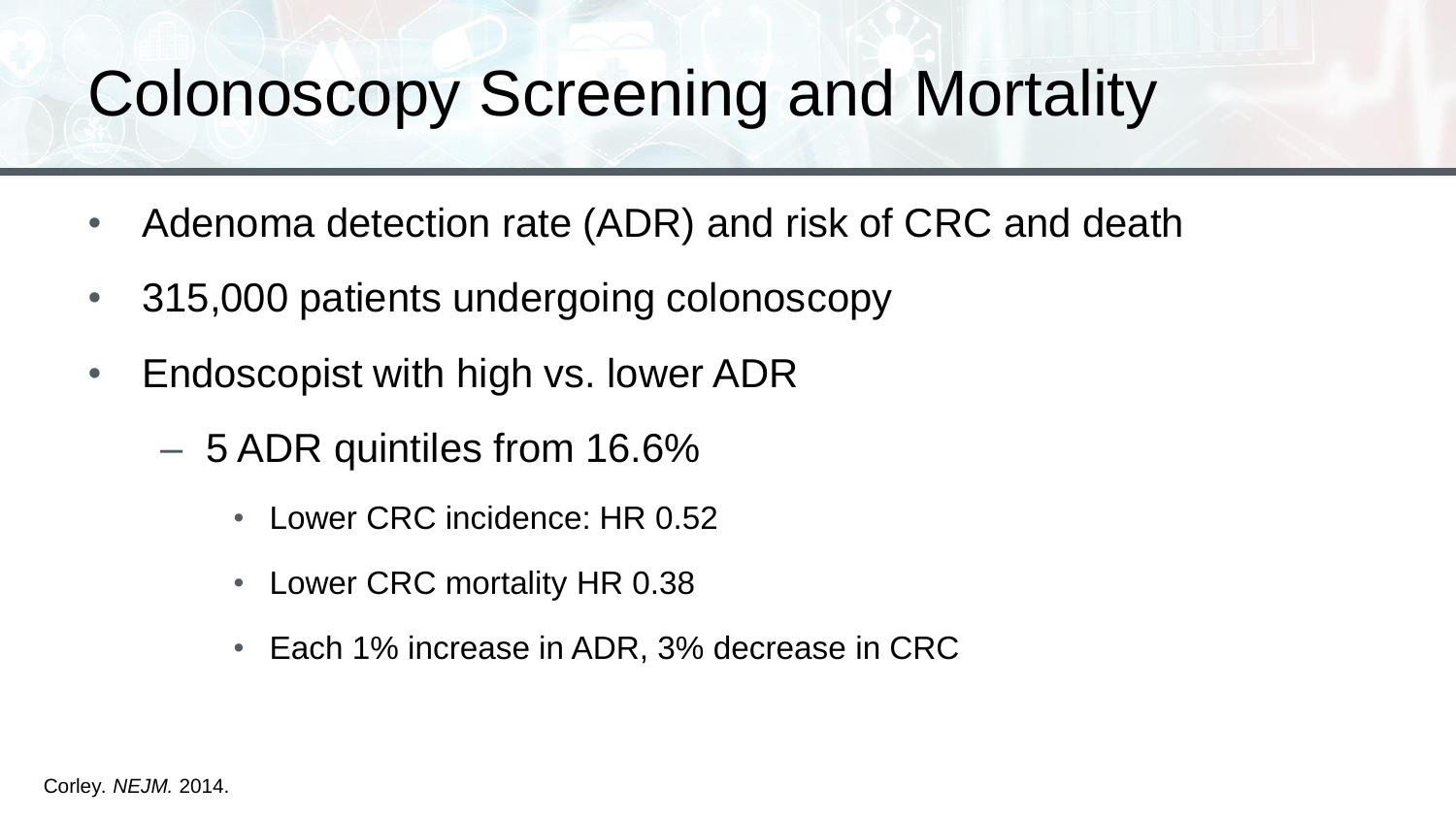#### CRC Screening: Cancer Detection Tests

- FOBT/FIT: CRC detection test
	- FOBT 15-31% reduction in CRC mortality in 6 RCTs
	- FIT No data on reduction in CRC incidence or mortality
	- 949 studies in the literature
- Fecal DNA: CRC detection test
	- No data on reduction of CRC incidence and mortality
	- 169 studies in literature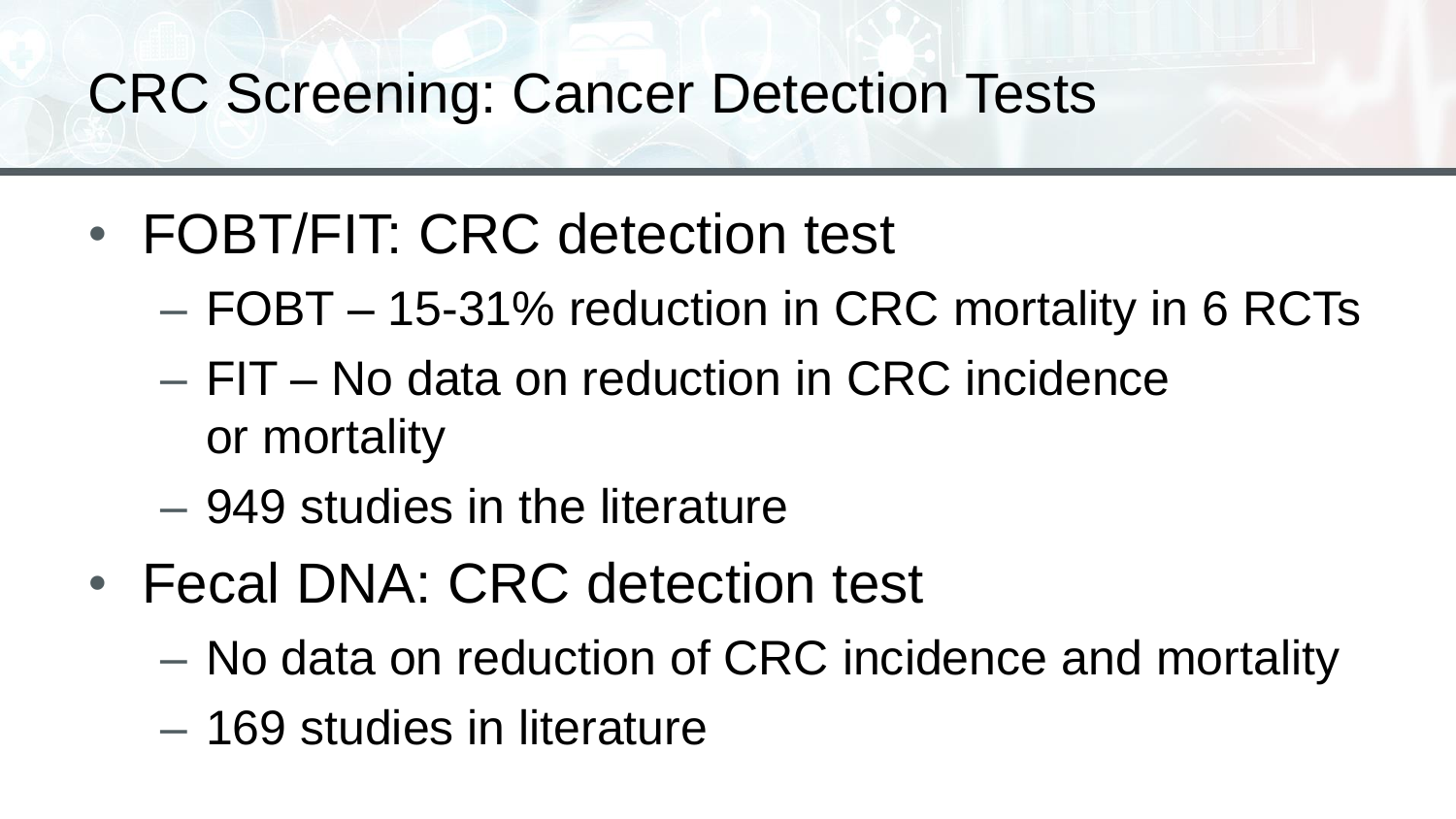#### CRC Screening: Cancer Prevention Tests

- Sigmoidoscopy CRC prevention test
	- 5 RCTs: 23-38% reduction in CRC mortality
	- 1552 studies in the literature
- CT colonography CRC prevention test
	- No data on CRC incidence and mortality
	- 1063 studies in literature
- Colonoscopy CRC prevention test
	- 9 case /control /cohort studies, 40% to 80% reduction in CRC mortality
	- 9007 studies in the literature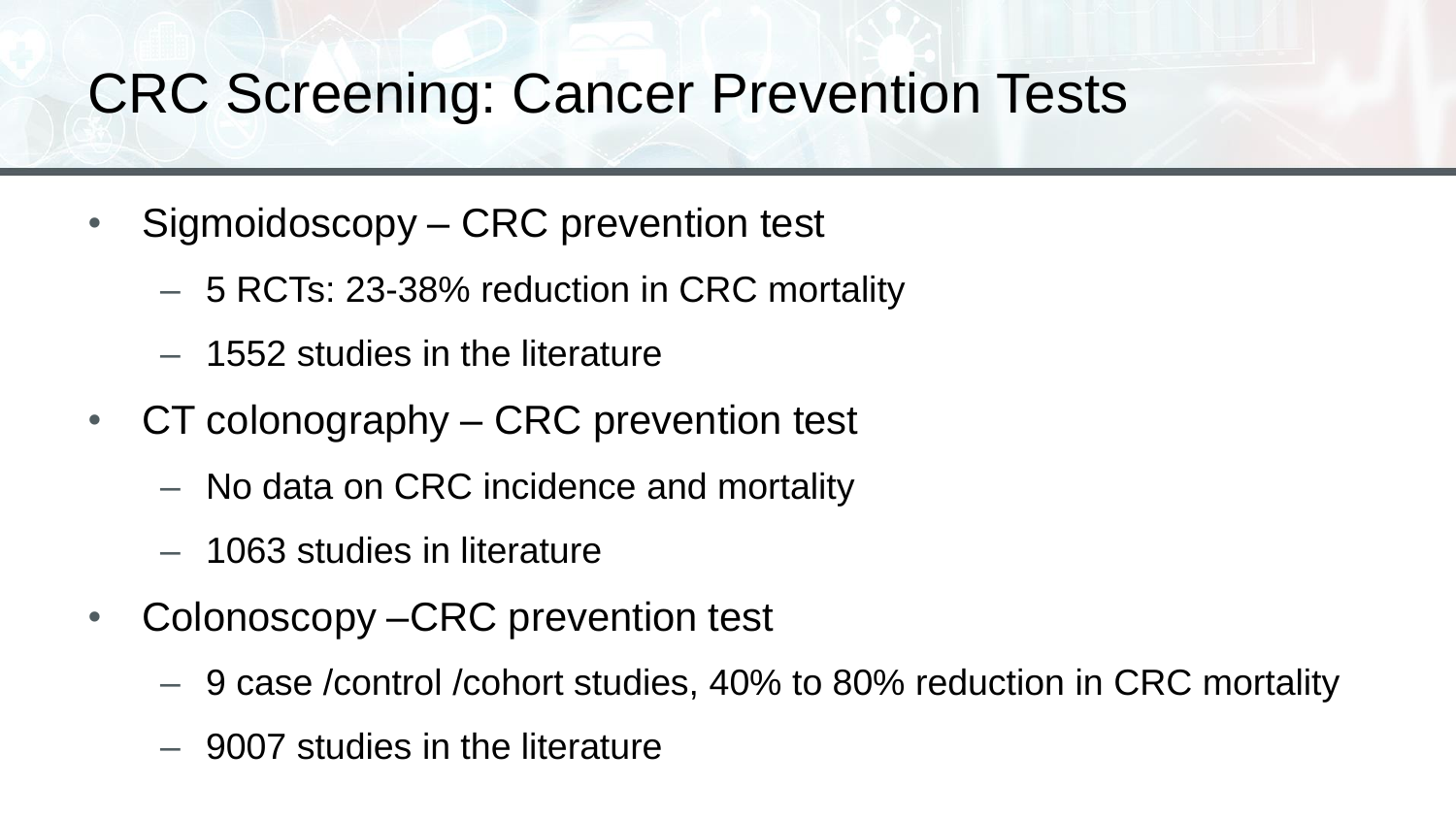#### CRC Screening: Adherence Rates

- U.S. Adherence Rates
	- Breast Cancer 73%
	- Cervical Cancer 81%
	- $-$  CRC 69%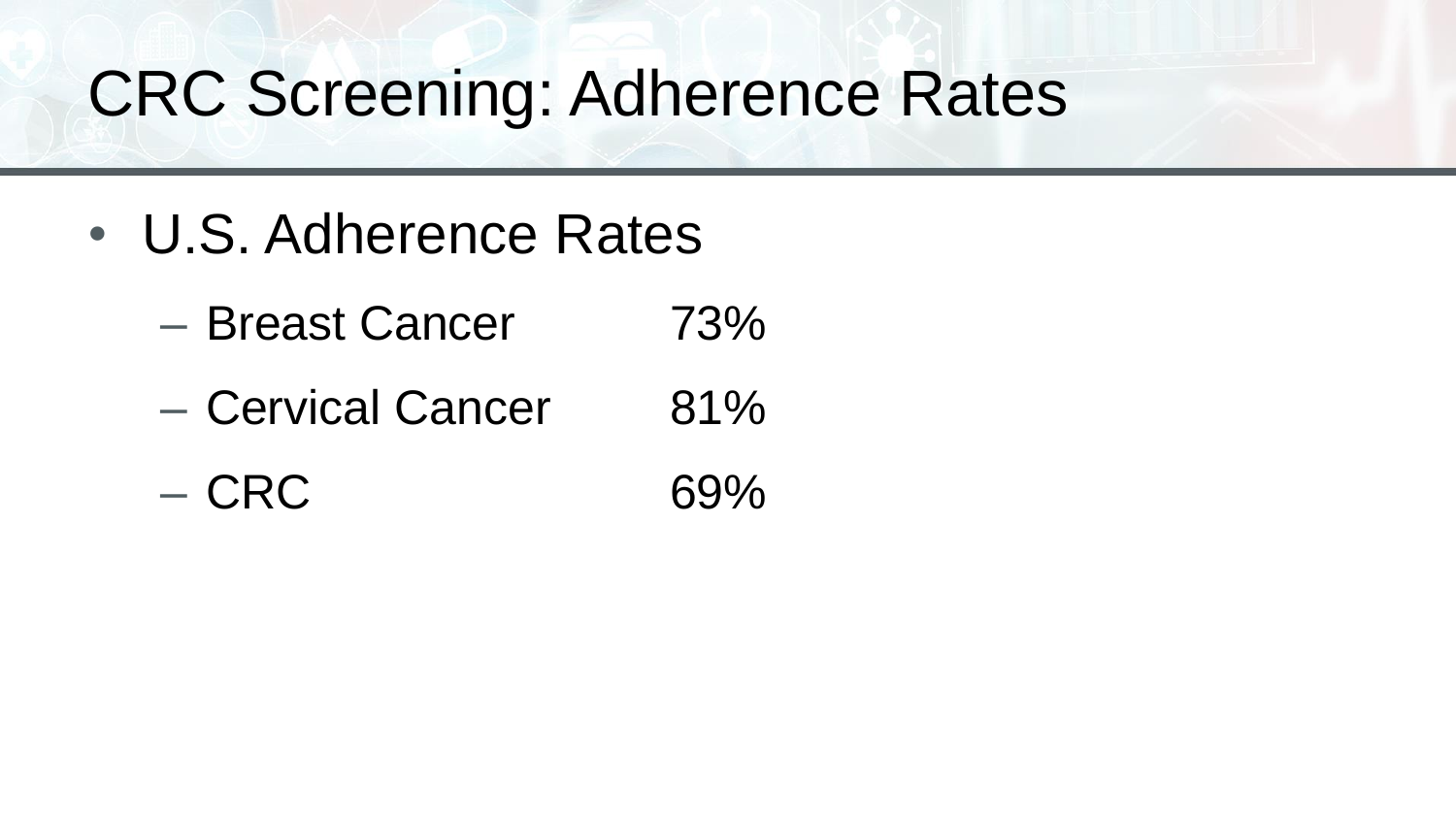#### Implementation problems with FOBT

- FOBT not offered as a good option for screening average-risk patients
- Patient preferences for FOBT not taken into account
- Use of tests that are no longer recommended
- Use of in-office tests
- Abnormal tests not followed up with colonoscopy
- FOBT tests not repeated annually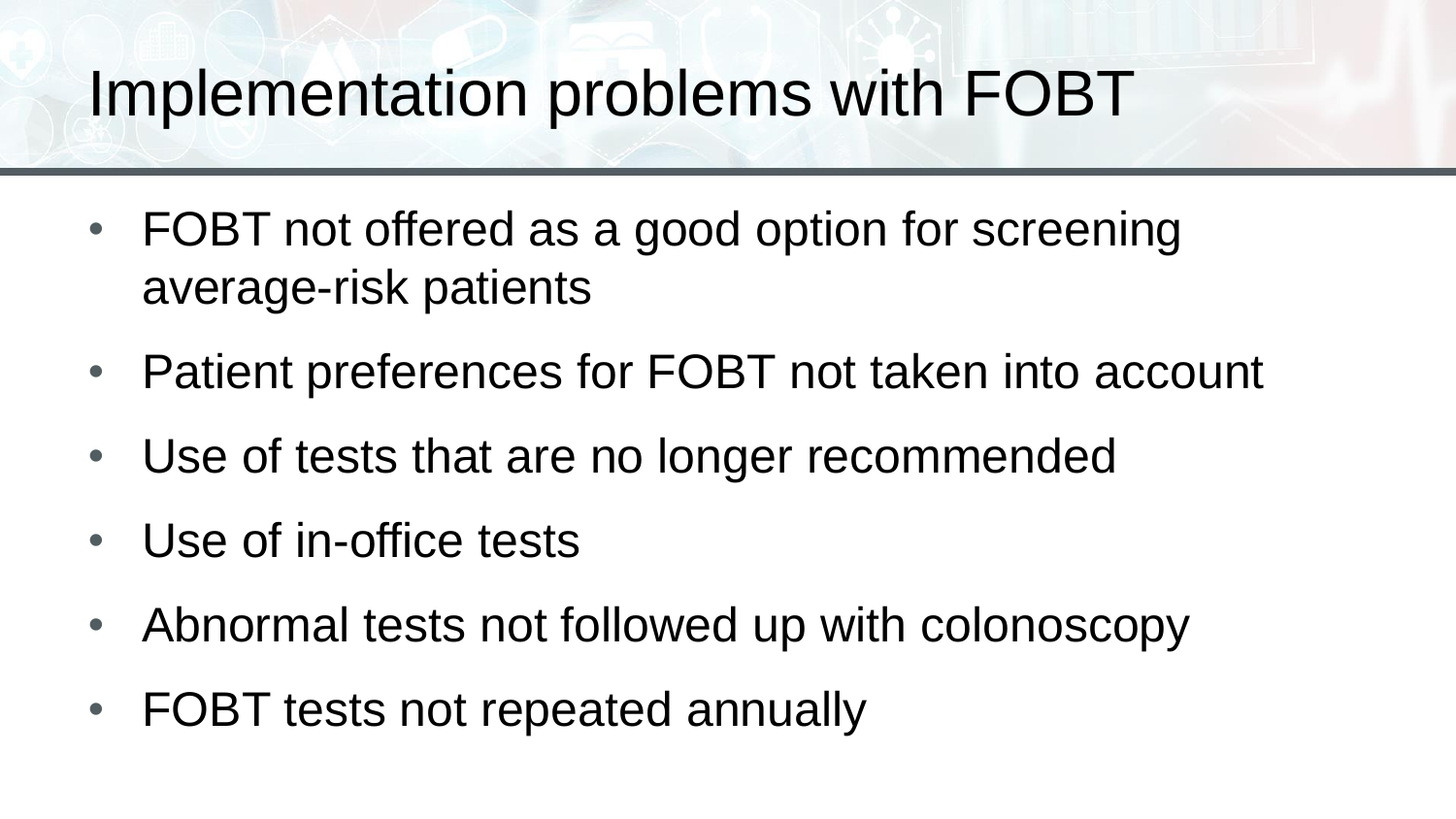#### Implementations Problems With Colonoscopy

- Polyps are missed
- The cecum is not reached
- Bowel prep is sub-optimal
- The colonoscopy report is missing important elements
- Recommendations for screening and surveillance intervals are not consistent with guidelines
- Endoscopists do not monitor their performance, so they are not aware when the are not meeting quality standard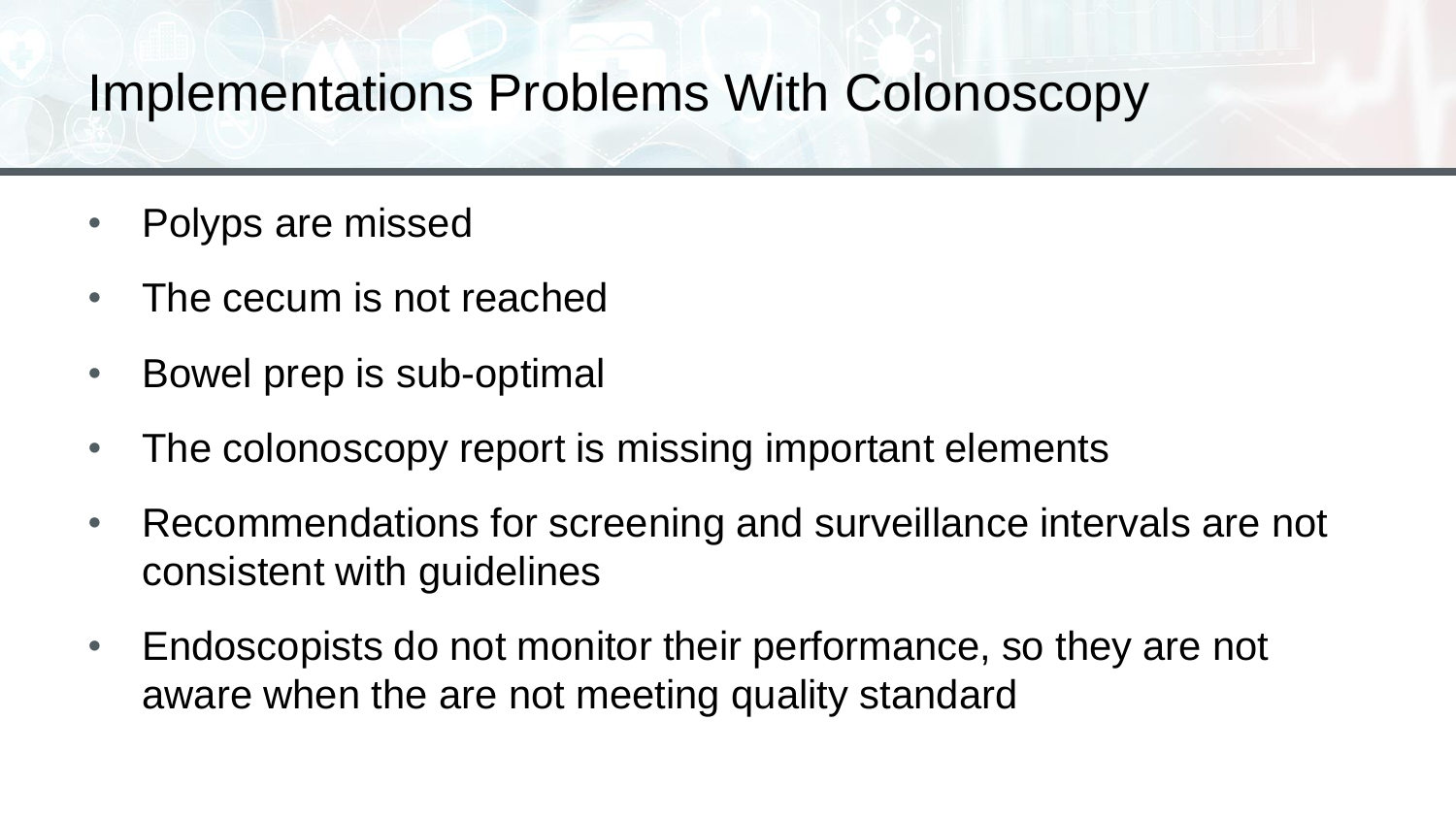### COVID and CRC Screening

- EPIC data: 86% reduction in CRC screening nationally
	- Impact in underserved communities
- 50% reduction in new CRC diagnosis
- "getting a screening colonoscopy safer than going to grocery store"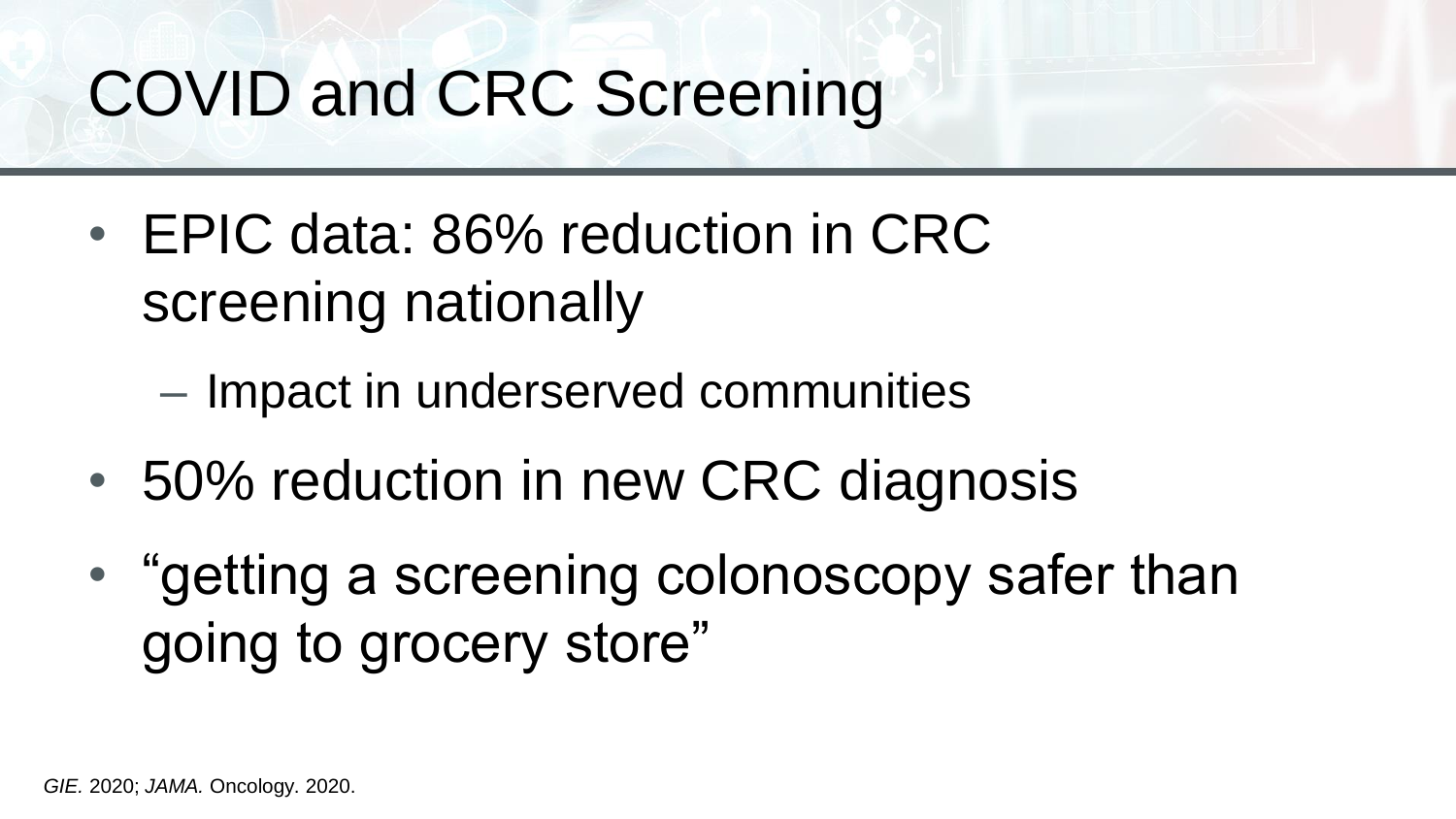### CRC Screening: Conclusion

- CRC screening reduces CRC incidence, mortality and is cost effective
- Screening modalities
	- No data to support one modality more effective than others
	- Know data on modalities when counseling patients
- USPSTF
	- Recommended colonoscopy, FIT, Sigmoidoscopy, HS gFOBT, stool DNA, CT colonography
	- New in 2021: screen 45 and above